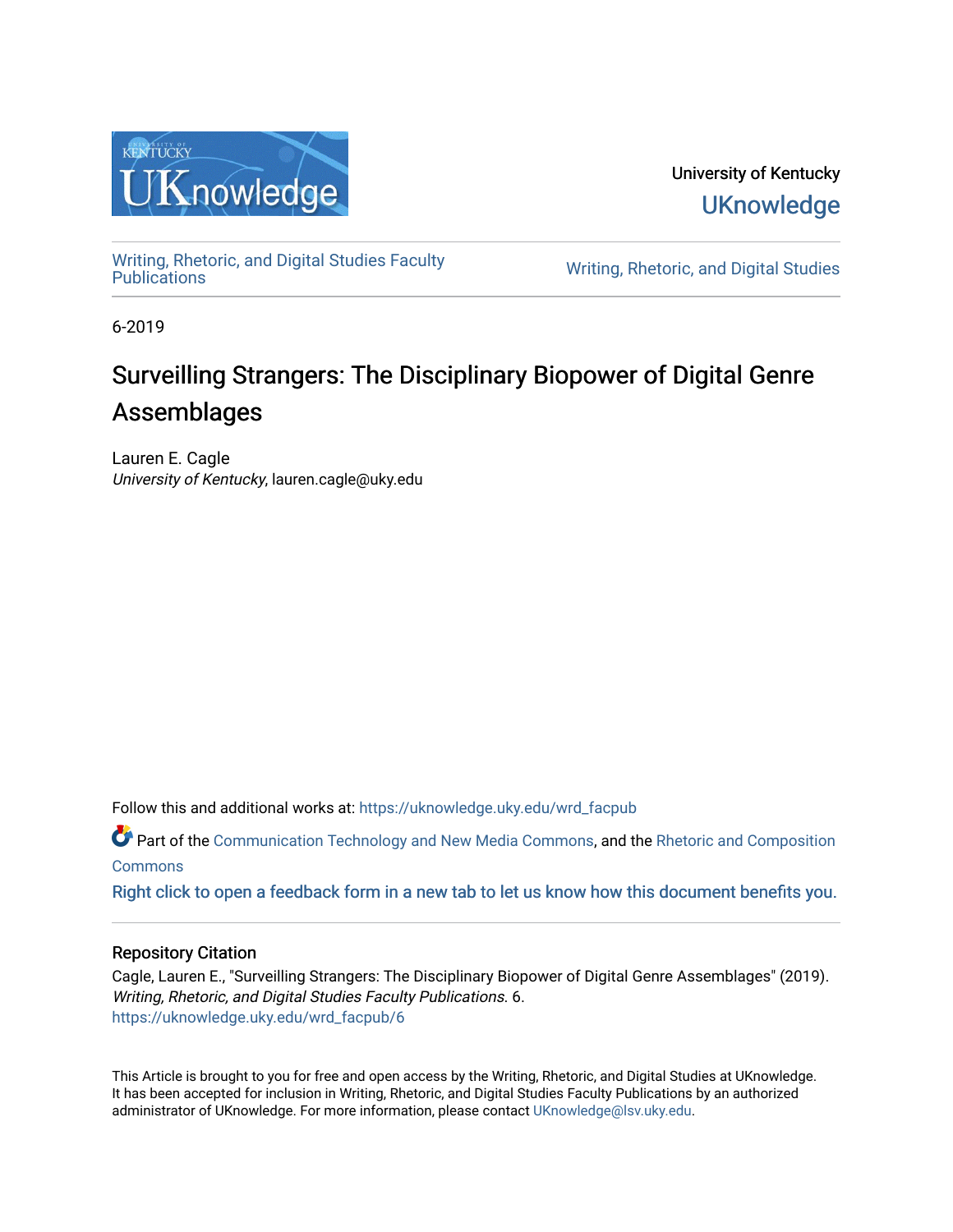# Surveilling Strangers: The Disciplinary Biopower of Digital Genre Assemblages

Digital Object Identifier (DOI) https://doi.org/10.1016/j.compcom.2019.01.006

# Notes/Citation Information

Published in Computers and Composition, v. 52, p. 67-78.

© 2019 Elsevier Inc.

The copyright holder has granted the permission for posting this article here.

This manuscript version is made available under the CC-BY-NC-ND 4.0 license <http://creativecommons.org/licenses/by-nc-nd/4.0/>

The document available for download is the author's post-peer-review final draft of the article.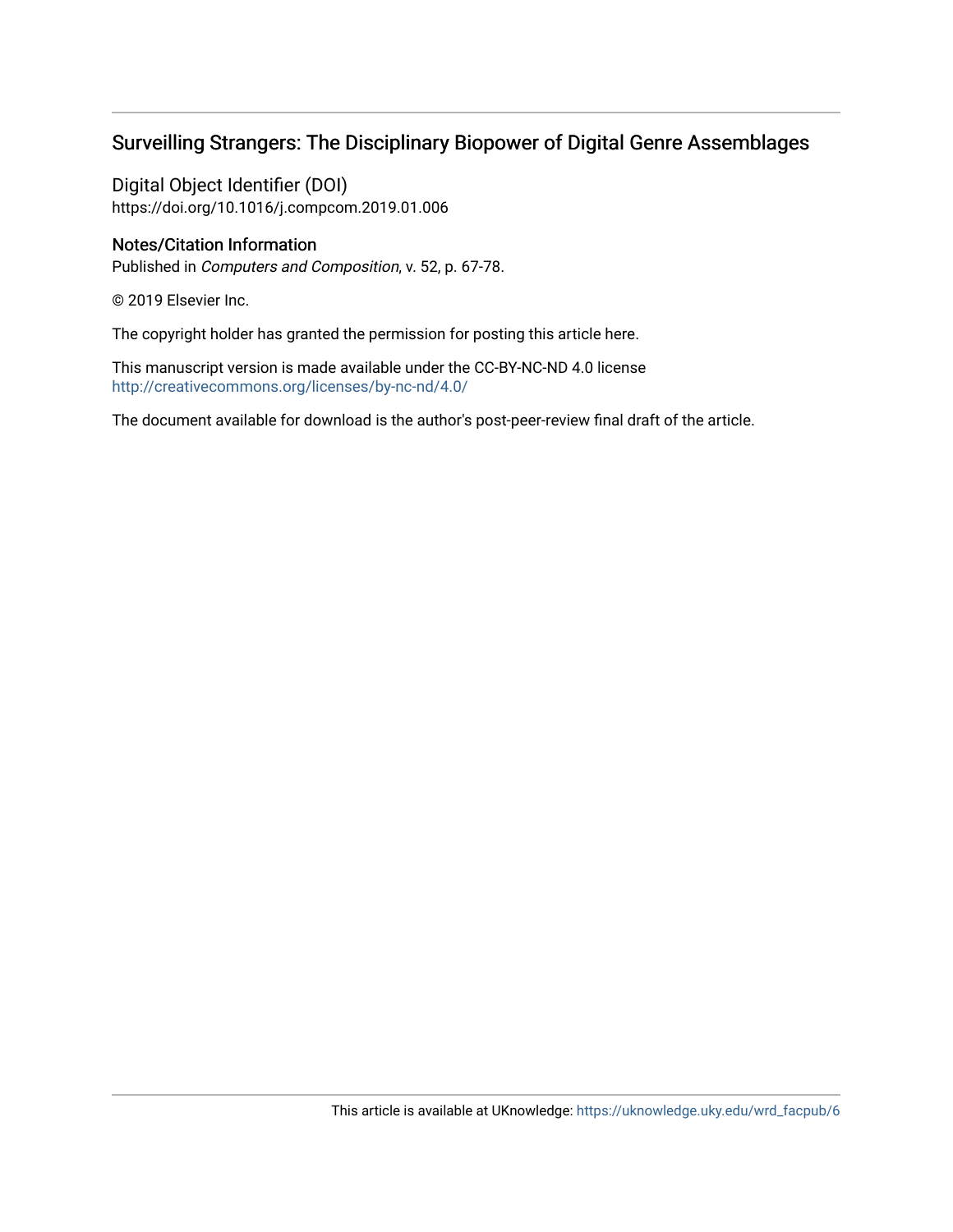#### **Surveilling Strangers: The Disciplinary Biopower of Digital Genre Assemblages**

Content warning: In sections 1 and 4, this article quotes examples of transmisic and anti-Islamic language. They have been placed in footnotes, so readers can more easily elect whether to read them.

## **1. Introduction**

On September 21, 2012, a user with the handle "european\_douchebag" uploaded a photograph to the online forum Reddit with the caption "I'm not sure what to conclude from this." The user posted it on a subreddit, or messageboard dedicated to a specific category of posts, titled "r/funny." As the name suggests, the messageboard is used to share "funny" content, including photos, memes, drawings, videos and other media. The uploaded photo is a snapshot of a woman standing in a line, looking down at her phone. She and others around her are carrying backpacks. The woman is dressed casually in yoga pants and a t-shirt. She is wearing stylish glasses and a tall black turban, and she has visible facial hair. Nothing indicates that she knows a picture is being taken of her.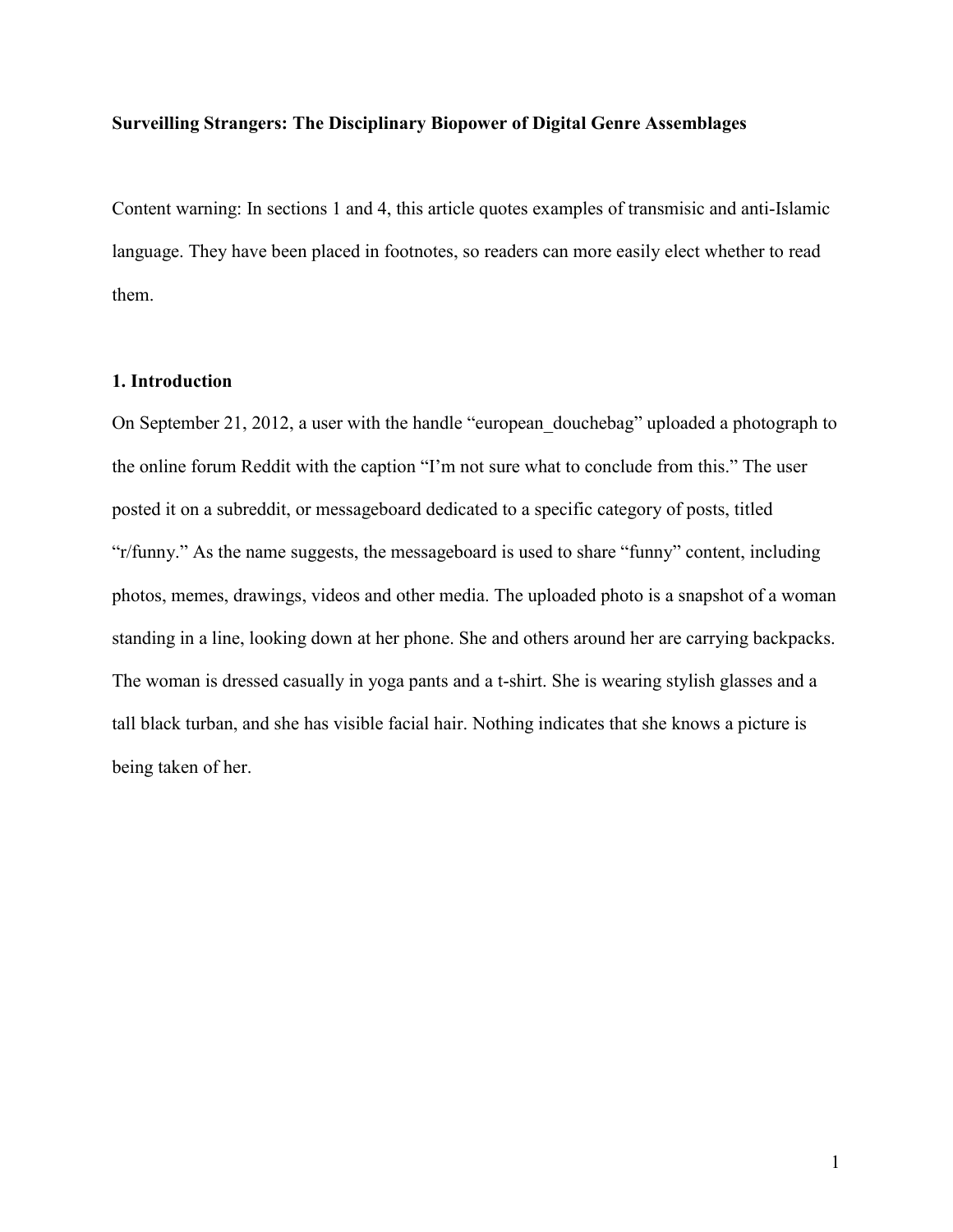

*Figure 1. The photograph of Balpreet Kaur taken and posted to Reddit without her knowledge or consent. It has been republished here with permission of Ms. Kaur.*

In response, multiple posters made crude and offensive jokes, referring often to her facial hair or what they assume is a middle eastern appearance. Specific comments include slurs against trans people and Muslims. (See footnote for examples.<sup>[1](#page-3-0)</sup>) The language and sentiments used in these comments are not only uncivil and offensive, but openly hateful and dehumanizing, a response which seems to have been invited by that initial caption: "I'm not sure what to

<span id="page-3-0"></span> <sup>1</sup> One Reddit user uses the slur, "Pre-op tranny" (chasemedown, 2012). Another writes, "he/she probably didn't get 'randomly selected' to get patted down though. What did we learn here today?" (waywirk137, 2012) One attempt to insult both her facial hair and supposed ethnic and religious identity reads, "i know [sic] understand burkas" (Satchelbuck, 2012).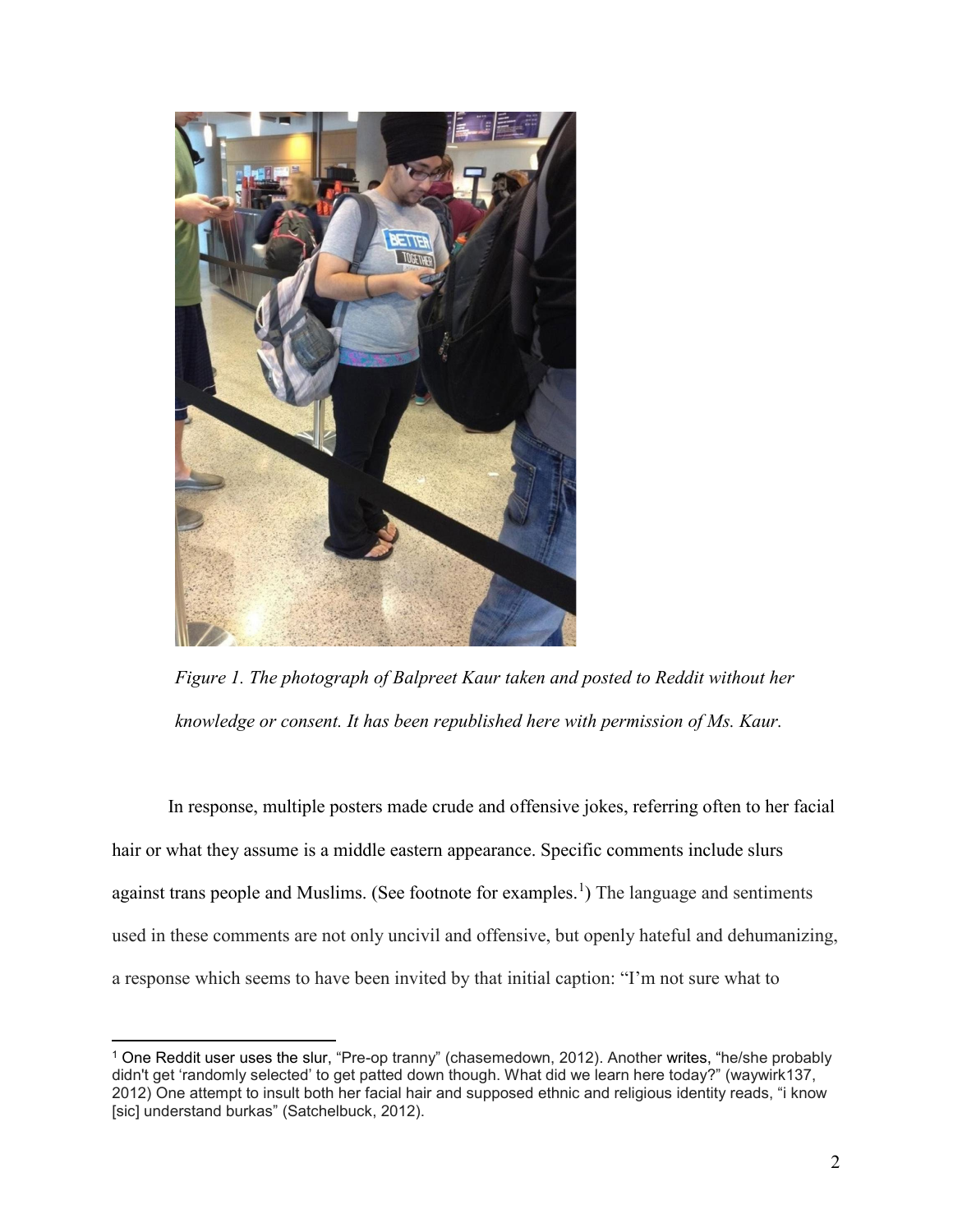conclude from this."

Shortly after the picture was posted, a friend of the photo's subject recognized her: the woman in the photo was Balpreet Kaur, then a neuroscience and psychology double major at the Ohio State University. After her friend told her about the picture, Kaur created a Reddit account and wrote a lengthy response to the original poster and subsequent commenters, patiently explaining her Sikh faith and how it shapes her outward appearance. Commenters praised her openness and vulnerability, and several days later the original poster commented with an apology to Kaur for taking her picture without her knowledge and mocking her appearance. Kaur's openness to dialogue and the positive responses she received were so unusual that the story was covered in mainstream media, from the Huffington Post (Bennett-Smith, 2012) to Shape Magazine (Nuñez, 2012).

In this article, I argue that a certain set of photographs of strangers, particularly those that invite such derogatory paratexts online, constitute a genre, which I am calling "strangershots." Strangershots are photographs taken of strangers without their knowledge or consent and then shared online, where they become powerful actants in digital networks. This genre of strangershots is identifiable not only by its form and content, but also by the social actions it accomplishes as a result of producing recognizably similar responses to recurring social situations. In other words, not all pictures of strangers online belong to the genre of strangershots; the genre is defined not only by its subjects, but also by its common use to shame and denigrate those subjects.

My goals in identifying and analyzing this genre are threefold. First, I apply new materialist theory, specifially as articulated through Bruno Latour's (2005) actor-network theory and explored in relation to rhetoric by Laurie Gries (2015), to demonstrate that this genre is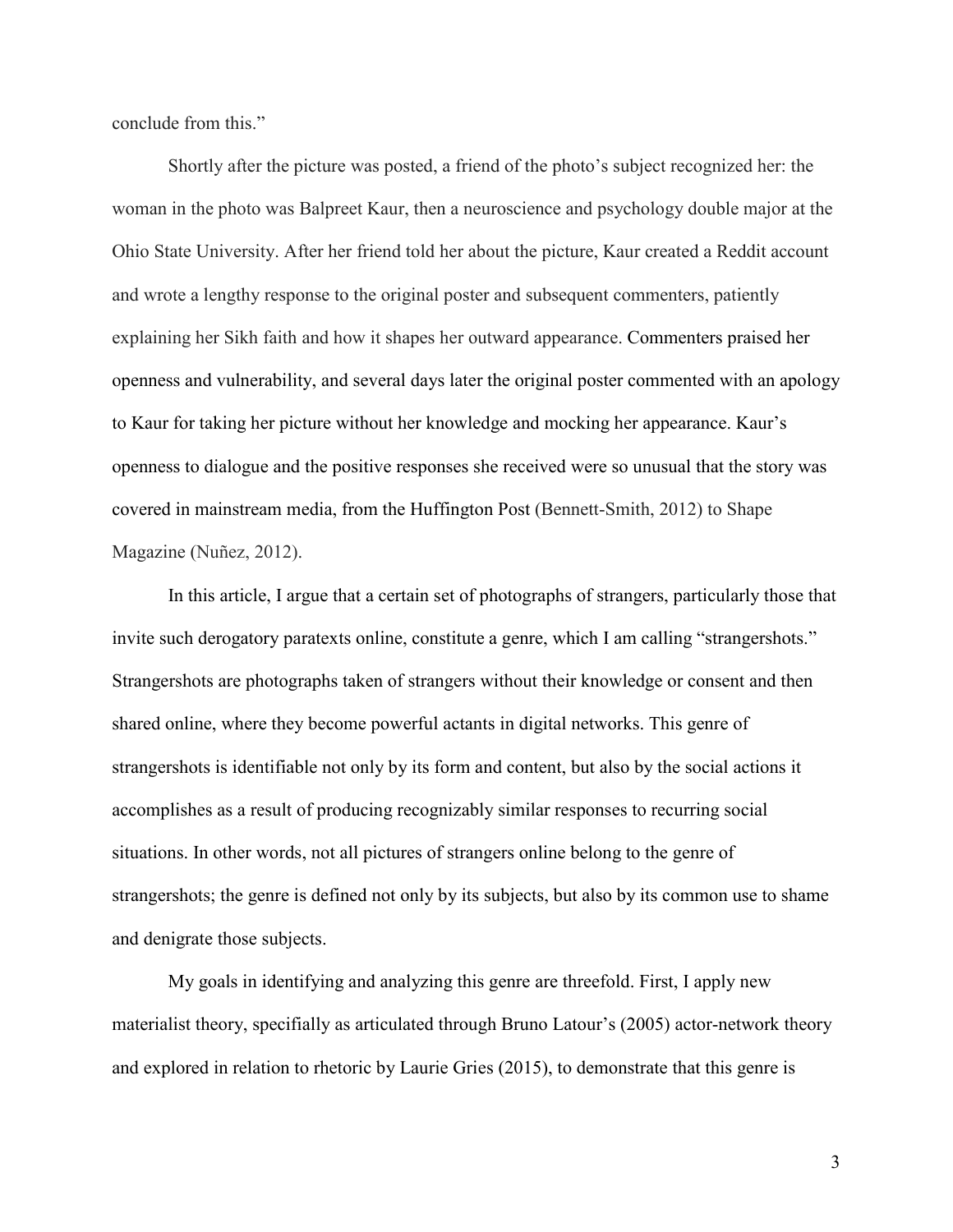produced not by individual rhetors, but by assemblages of humans and non-human technologies. Second, I provide a critical feminist reading of this genre that demonstrates how it reifies normalcy by leveraging biopower (Foucault, 1990) against non-normative bodies through explicit public shaming. Thus, this genre has emerged as a recurring social action in response to non-normative people daring to appear in public space despite their lack of adherence to social norms for appearance, comportment, or other visible attributes. The technological assemblage producing the genre, and the very notion of this genre as a regularized response to recurring social situations, has created new avenues for biopower to regulate individuals. Moreover, the emergence and spread of this genre not only provides rhetors with an opportunity to exercise biopower in service of regulating others' bodies; additionally, the very existence of this genre facilitates a productive version of power by motivating rhetors to exercise biopower in this way. Finally, I argue that this critical genre analysis can provide nuance to assemblage theories of composition pedagogy by valuing ethical analyses of assemblage genre's social actions alongside advocacy for teaching the kind of process and product at work in assemblages. In doing so, this analysis of strangershots helps us to meet the "digital imperative" (Clark, 2010) to make our classrooms reflect  $21<sup>st</sup>$ -century technology-driven composition practices while meaningfully considering the social actions performed by the genres and texts we bring into those classrooms.

#### **2. Actor-Network Theory and Strangershots: New Assemblages Yield New Genres**

The internet is teeming with strangershots: pictures taken, uploaded, and mocked online, all without their subjects' consent. People circulate photographs of strangers widely through online networks; social media platforms such as Facebook, Instagram, Twitter, and Snapchat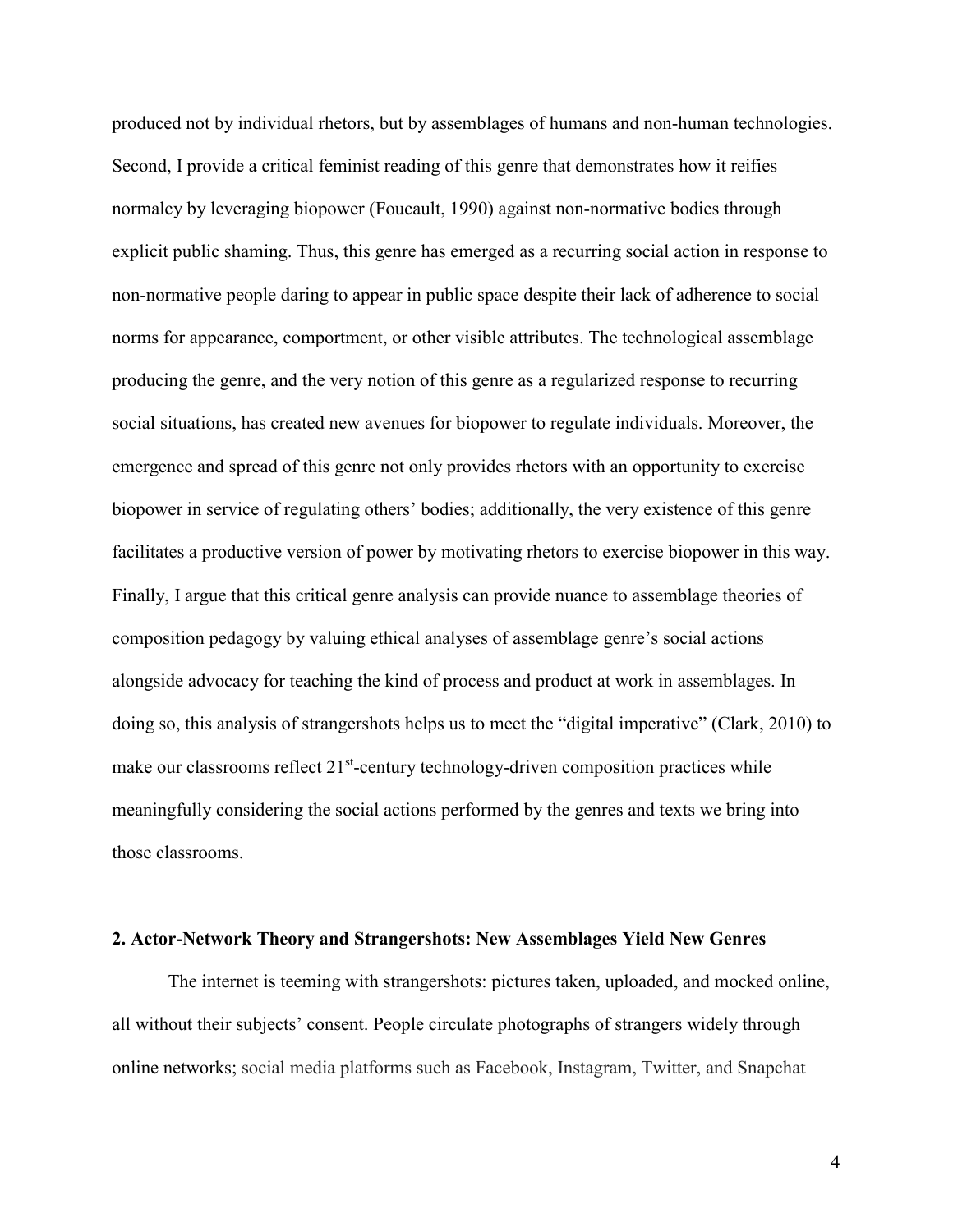make trivial work of snapping a quick picture in public and sharing it. Twenty-first century media technology is hardly responsible for the emergence of this practice of taking pictures of strangers, however. For over a century, documentary and street photographers<sup>[2](#page-6-0)</sup> have specialized in training their photographic gaze on strangers. In their history of street photography, Westerbeck and Meyerowitz describe street photographers as those who mostly "have tried to to work without being noticed by their subjects. They have taken pictures of people who are going about their business unaware of the photographer's presence. They have made candid pictures of everyday life in the street" (1994, p. 34). In 2017, "candid pictures of everyday life" are increasingly ubiquitous thanks to concomitantly ubiquitous camera technologies and the networks of humans and nonhumans they are embedded in. It is no longer just documentary or street photographers who do this work of photographing unaware subjects; it is anyone with a camera-phone who has the impulse to snap a quick pic in public.

This ubiquity of potential photographers signals a fundamental shift in relations between people and photographic technologies. Street and documentary photography were initially the province of a limited set of people; the baseline technological and concomitant financial investment required to take photographs made them far rarer than in our contemporary milieu, defined as it is by the ubiquitous digital camera. Moreover, especially with street photography, the practice situates photographer, photograph, subject, and place in relations to each other that aren't also always true of strangershots. Kaur's example illustrates this starkly; she is indoors in a place of business, occupying a semi-public space where expectations of privacy can be quite different than expectations of privacy in the very public spaces of literal streets and other outdoor

<span id="page-6-0"></span> <sup>2</sup> While street and documentary photography share some potential connections to strangershots, they are typically treated as distinct movements. Enumerating those distinctions is beyond the scope of this paper, but an overview of them can be found in the introduction to Clive Scott's (2007) *Street Photography: From Atget to Cartier-Bresson*.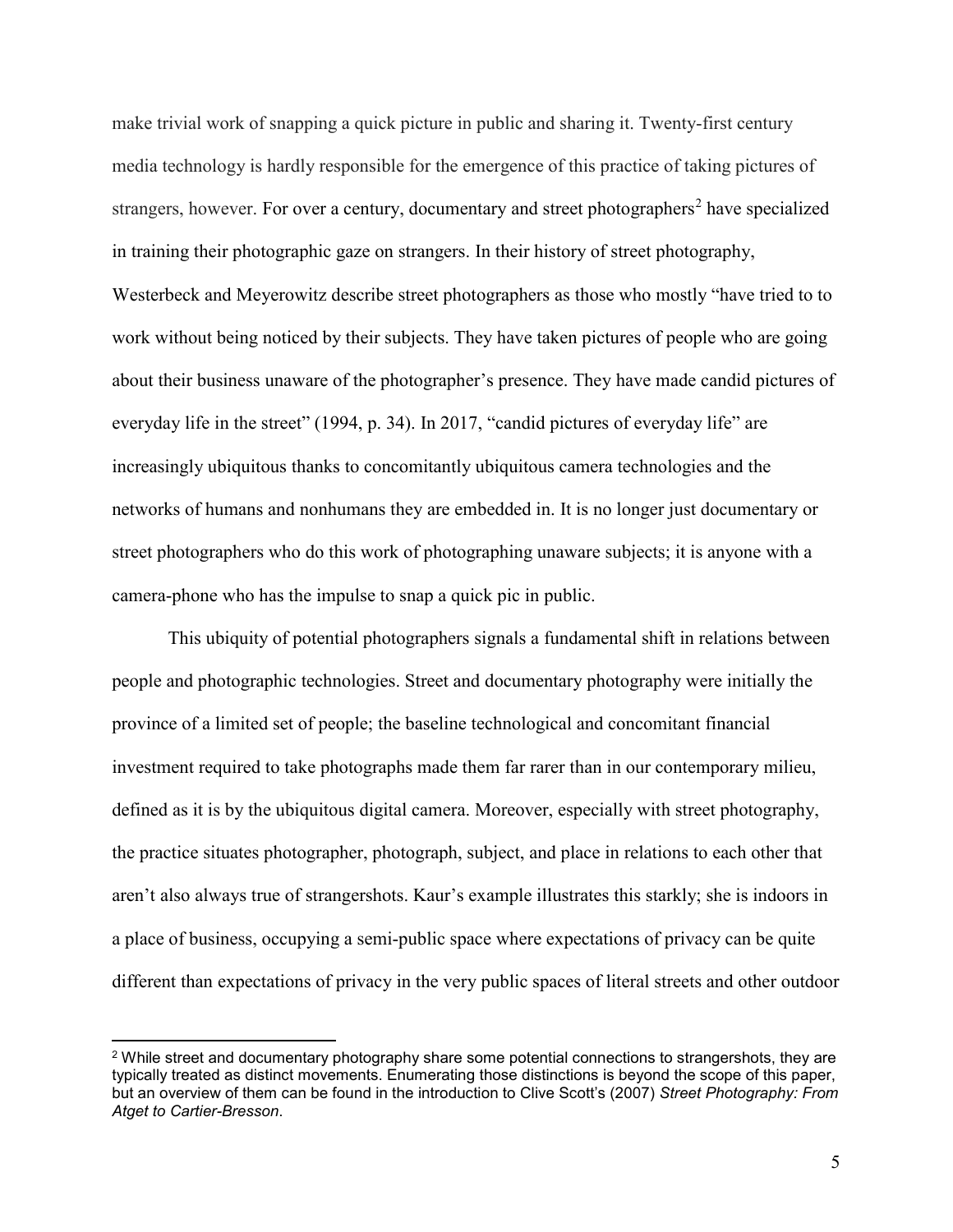places. While a reasonable expectation of privacy is an important legal concept in the U.S., particularly when it comes to the legality of taking and distributing photographs without their subjects' consent, I am using the term privacy here in a more general way to highlight people's varied expectations of surveillance on the street, in businesses, on college campuses, and across other spaces that range from clearly public to quasi-public to self-evidently private.

In addition to fewer people having had access to photographic technologies, the relative rarity of photographs of strangers in earlier decades might have had something to do with Susan Sontag's claim that "in photography's early decades, photographs were expected to be idealized images" (2001, p. 28). Interestingly, she goes on to write that "this is still [in the 1970s] the aim of most amateur photographers, for whom a beautiful photograph is a photograph of something beautiful, like a woman, a sunset" (2001, p. 28). She distinguishes here amateur from professional or artistic photographers, whom she describes as having "steadily drifted away from lyrical subjects, conscientiously exploring plain, tawdry, or even vapid material" (2001, p. 28). This move, from the "lyrical" to the "plain" subject, is a strong thread in narratives of photography's history, particularly in the U.S. The "plain" subject of later professional photography is understood to be elevated somehow through the act of being photographed. Becoming an artistic subject is an experience of metamorphosis, in which the final stage is one of newly recognizable beauty. Sontag grandly argues that "there is probably no subject that cannot be beautified; moreover, there is no way to suppress the tendency inherent in all photographs to accord value to their subjects" (2001, p. 28). This idea that the plain, the ugly, the everyday are as worthy of being captured on film as the classically beautiful and carefully staged has influenced multiple developments in the history of photography, including the broad movements of street and documentary photography.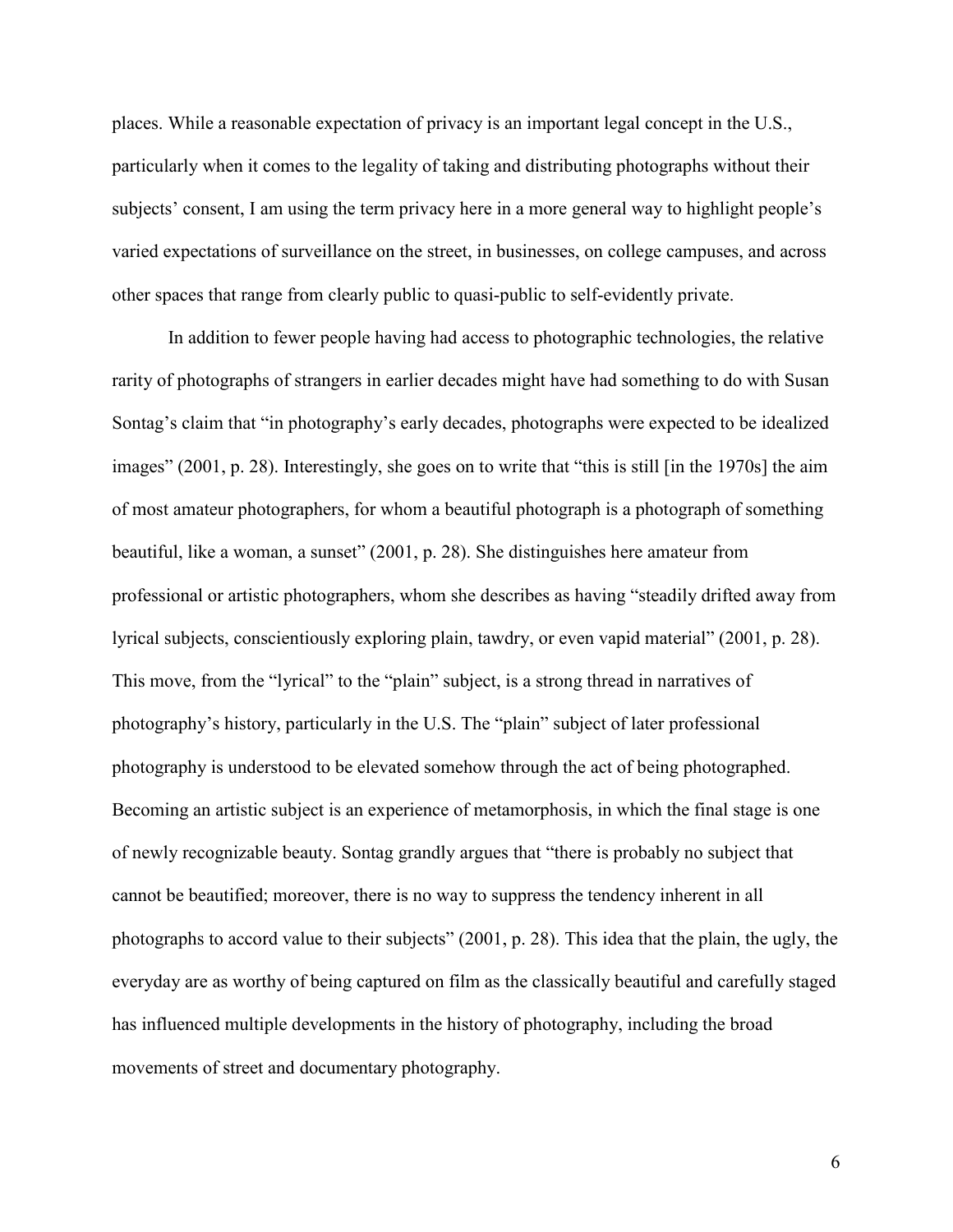Where documentary and street photographers typically take as their purpose the documentation and artistic portrayal of everyday life, the capturing of scenes "characterized by constantly shifting configurations and micro events that often escape notice" (Durden, 2014, p. 137), the purposes of those who take pictures of strangers with their camera-phones are likely more diffuse. One purpose is widely shared, however: the shaming of people for their public embodiment and behavior. Such shaming functions as a form of epideictic rhetoric, "crystallizing and policing community norms, values, and identifications" (Nicotra, 2016, para. 3). The photographs are often accompanied by paratextual commentary mocking the strangers they feature, both directly and obliquely, laying bare their shaming function. I am adapting here Gérard Genette's concept of *paratext*, which he defines as those elements which surround a text "in order to *present* it, in the usual sense of the verb but also in the strongest sense: to *make present*, to ensure the text's presence in the world, its "reception" and consumption in the form (nowadays at least) of a book" (1997, p. 1). Similarly, the posts that accompany strangershot uploads and the comment threads that typically follow them serve a generic function, *presenting* the image as suitable for judgmental reception and visible consumption as an abject object of mockery. By deploying the notion of paratext, I aim to distinguish these generic elements from the catholic use of image captions across genres to label and describe (ostensibly) objectively.

The practice of sharing pictures of strangers is popular enough to not only occur in isolated threads, such as the Reddit one I began with, but also to produce entire photographic corpora and web platforms dedicated to the practice. For example, on Tumblr, on his account "She Has Had It,"[3](#page-8-0) photographer Jarvis Derrell shares shots of "New York's most lovable hot

<span id="page-8-0"></span> <sup>3</sup> I have chosen not to directly link to any of the strangershots sites or reproduce most of the specific strangershots I describe in this article. As Laurie Gries cautions in *Still Life with Rhetoric*, building on Jenny Edbauer's theorization of rhetorical ecologies (2005), the circulation of images enables their effects to exceed their original conditions of production (2015, p. 18-19). This article, in part, identifies these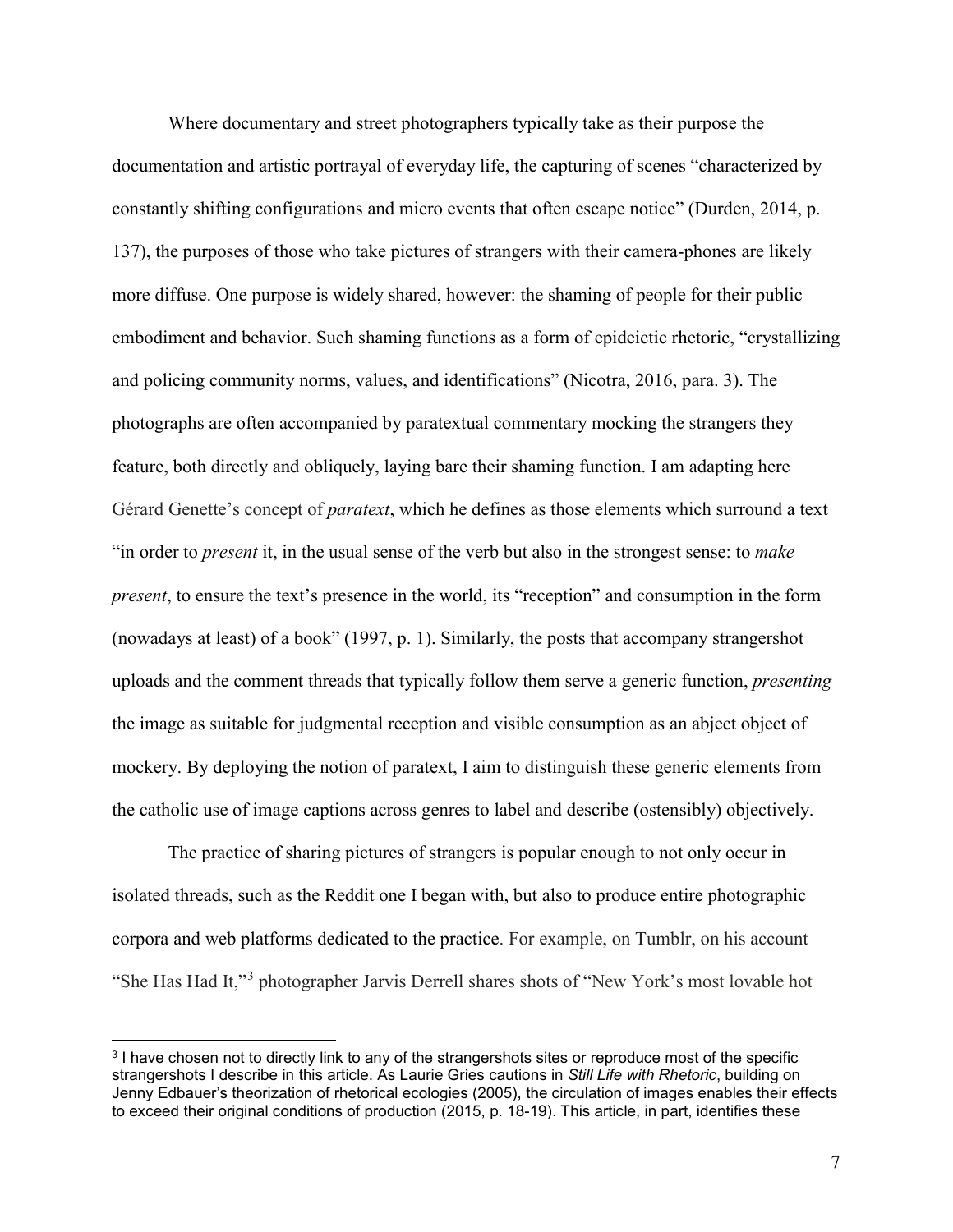messes" (Hawgood, 2017, para. 1) taken without their subjects' consent. Derrell describes his project as "about telling people's stories...even if they're just made up in my head." Another infamous example is the website "People of Walmart," to which people can submit pictures they have taken of people inside Walmart stores; the majority of these photographs bear the hallmarks of being secretly taken: their subjects are looking away from the camera and the images are often angled oddly or shot at a noticeable distance from their subjects. The paratextual commentary, as with the original comments responding to Kaur's picture posted on Reddit, typically jokes about or otherwise shames specific aspects of subjects' embodiment or behavior; comments are often unapologetically sexist, homomisic, fatmisic, transmisic,<sup>[4](#page-9-0)</sup> racist, classist, ageist, and anti-Islamic. These kinds of photographs, and the cruelty they invite, are even common enough to have spawned a spate of thinkpieces in recent years decrying their popularity (see e.g., Katz, 2017; Moss, 2017).

To make sense of this phenomenon, I draw on Latour's articulation of actor-network theory (ANT) as an approach to social scholarship (2005). For him, ANT scholarship generally meets three criteria: 1) it treats non-humans as agentic actors, 2) it explains the mutable social, rather than using a stable notion of the social to explain other phenomena, and 3) it works to build rather than deconstruct (2005, pp. 10-11). All three of these traits dovetail with an

 $\overline{a}$ 

images' potential to reify norms and harmfully police bodies. Therefore, my choice not to link directly to or reproduce them is an ethical one, derived from my knowledge that I cannot control whether--even in the new context of my article--my continued circulation of the images would perpetuate existing or enable new effects of the images with which I have fundamental ethical disagreements.

<span id="page-9-0"></span><sup>4</sup> In using the *-misic* suffix, I follow disability activists who have adopted it as an explicit rejection of more widespread language that relies on conceptualizing bigotries as "phobias." Freelance educator and disability activist Eb has argued extensively that *-phobia* suffixes referring to bigotry cause harm and should be replaced. In a series of tweets, they write, "Let's be real, though. The very fact that we call bigotries 'phobias' reinforces that false bigotry=MI [mental illness] connection" (2016b) and "If you want to help break that connection so we can put the onus of bigotry where it belongs, look into other words to describe bigotry" (2016a). As Eb (2017) discusses in a later Twitter thread, the origins of the *-misic* suffix as a replacement for *-phobic* are (as of this writing) not well documented, although some online uses seem to originate from 2007 or earlier.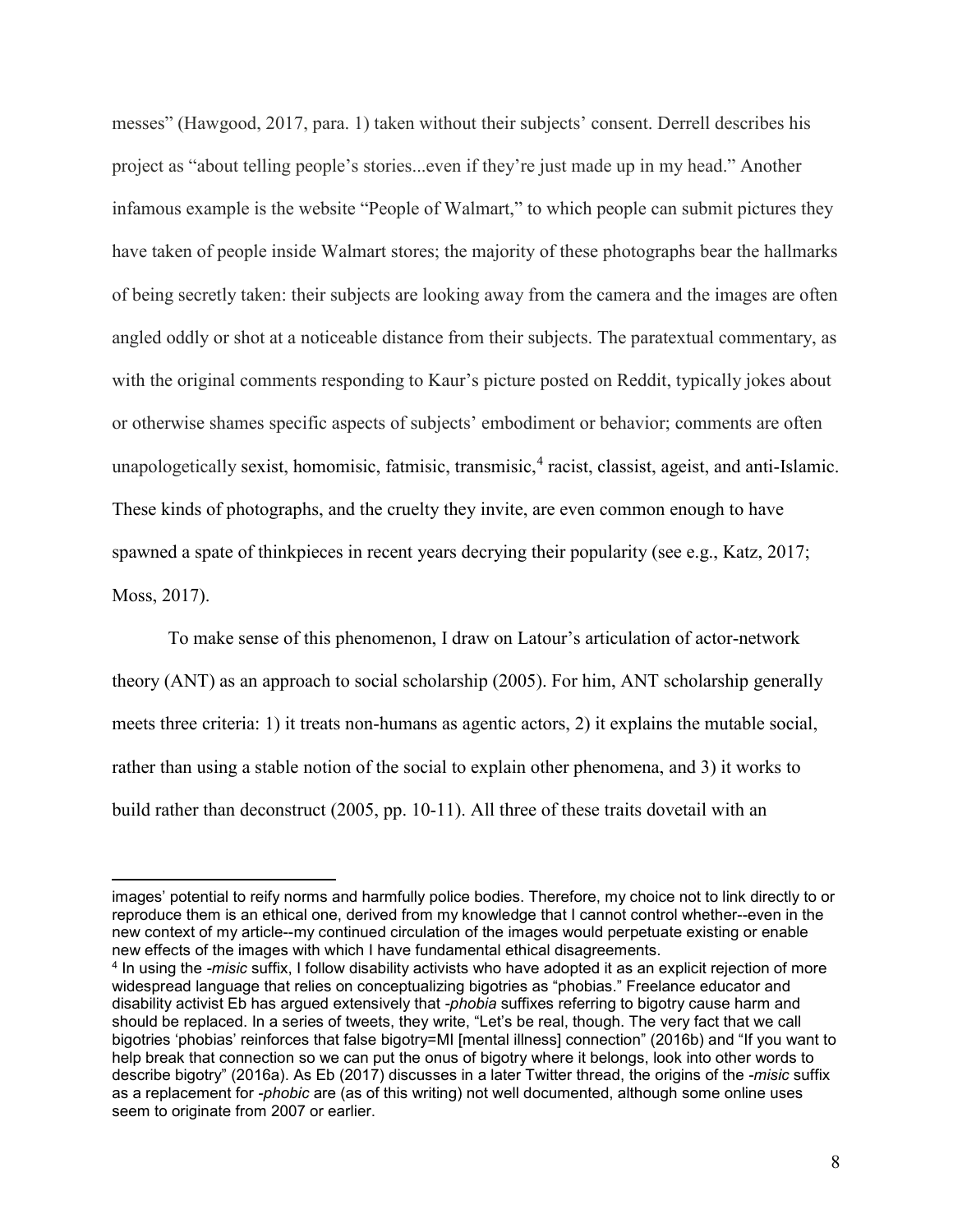exploration of how genres develop and mutate, particularly in the context of new communication technologies. These new communication technologies are a key explanatory factor in the emergence of strangershots, a genre that depends on ubiquitous access to both cameras and online distribution technologies. By analyzing strangershots as products of both humans and non-humans in networked relationship, my work thus demonstrates in action Alex Reid's contention that "rather than beginning with the ontological premise that symbolic behavior is an intrinsic quality of being human, assemblage theory allows one to investigate symbolic behaviors as emerging from the external relations among humans and nonhumans" (2017, p. 29).

In pointing to the history of street and documentary photography's tradition of taking pictures of strangers in public, I want to suggest that the genre of strangershots neither represents an entirely new practice, not is it simply the result of a shift in the purpose of this pre-existing practice. Rather, it results from a shift in the fundamental material conditions of the practice. The ubiquity of smartphones means that the number of cameras and the number of opportunities for using them has multiplied exponentially in the 21st century. Moreover, because of their incorporation into devices connected to countless digital networks, those cameras exist in a web of relations that is meaningfully distinct from the assemblages in which the handheld disposable camera or the affordable Brownie or the classic Leica were enrolled. In other words, I argue that strangershots are *not* just a product of an ill-intentioned individual, in possession of a camera and out to shame others. Rather, they are are the product of an individual *with* a camera *with* the capacity to upload images to the internet *with* access to sites that will host these image *with* the capacity to share and interact with these images via hyperlinks, like buttons, comment sections and so on. Strangershots aren't produced by individual humans. They're produced by human actors working with and through a network of other actors, both human and non-human--a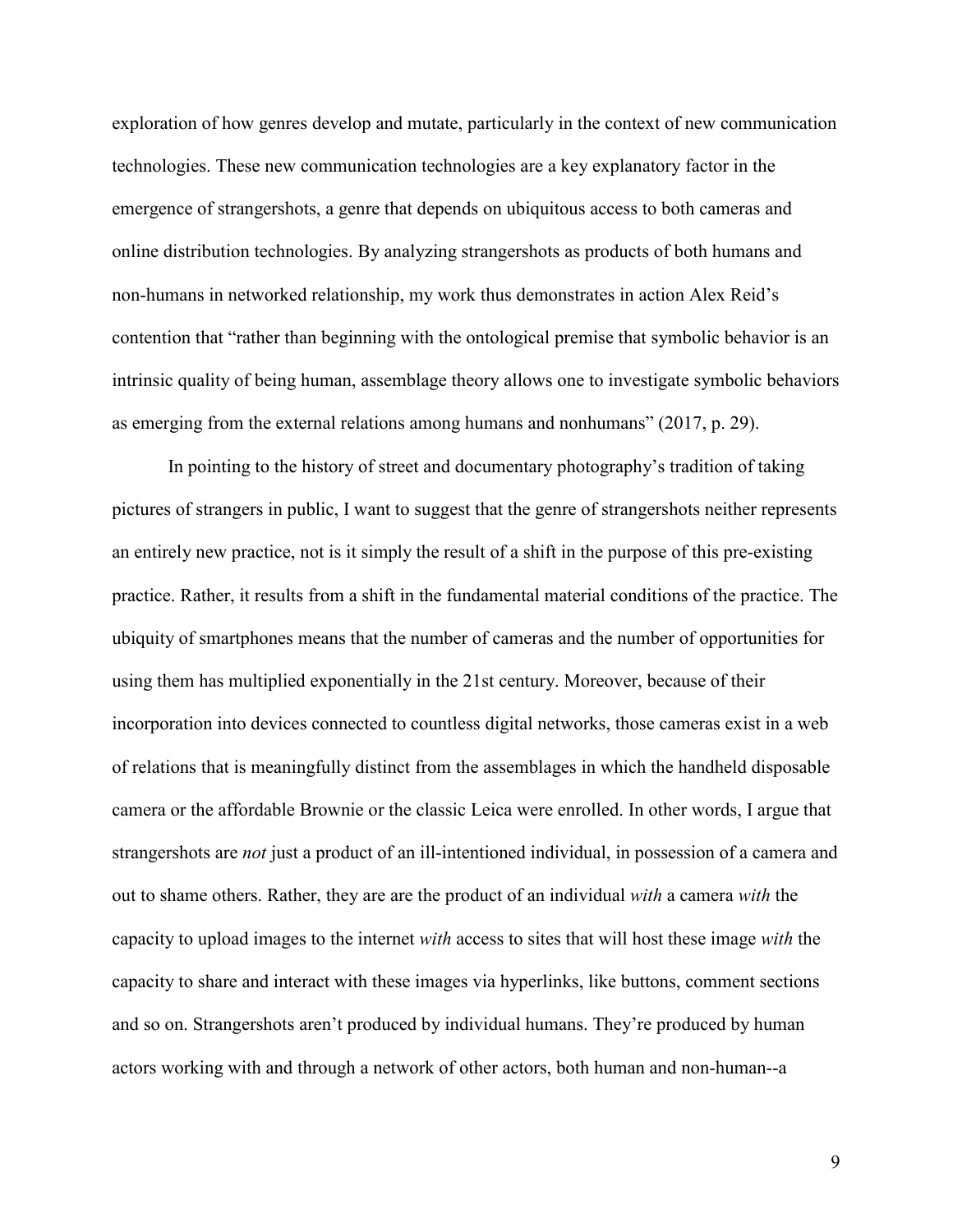network that results in strangershots that millions of people now have access to across any number of other website and social media platforms. Nicotra describes this approach to rhetorical production as an "assemblage framework," in which assemblages are "complex, dynamic entanglements of material and discursive factors that produce specific kinds of relations and effects" (2016, para. 9).

This insight about the network of actants underlying the strangershot draws on new materialist philosophy, and specifically Bruno Latour's theorization of technology as a nonhuman agentive actor. Latour gives a classic example of technology's agentive capacity to create new assemblages of actors with different outcomes in his 1994 essay "On Technical Mediation." Latour starts with the opposed claims: "Guns kill people." and "People kill people," and rejects a simplistic reading of both, instead arguing that a person-with-a-gun is a fundamentally different actor than the individual actors "person" and "gun." In other words, the gun is not simply one in a series of interchangeable technologies through which we might act on our pre-existing will to harm someone, kill out of revenge, defend our homes and so on. To take that point of view would be to accept that people have internal essences that are unaffected by the tools available to them—if I have decided in the heat of the moment to kill someone, my essential nature will see me follow through, whether what I have to hand is a gun or a knife or maybe just my fists. But clearly, the act of killing someone with fists is very different than that of killing someone with a gun. Latour makes this simple observation and extrapolates from it that "You are a different person with the gun in your hand" (1994, p. 32). His argument is that the technologies available to us shape us, our choices, and our actions.

The strangershots people gawk at online, including the photograph of Kaur with which I opened this piece, similarly emerge from the combination of human actor and non-human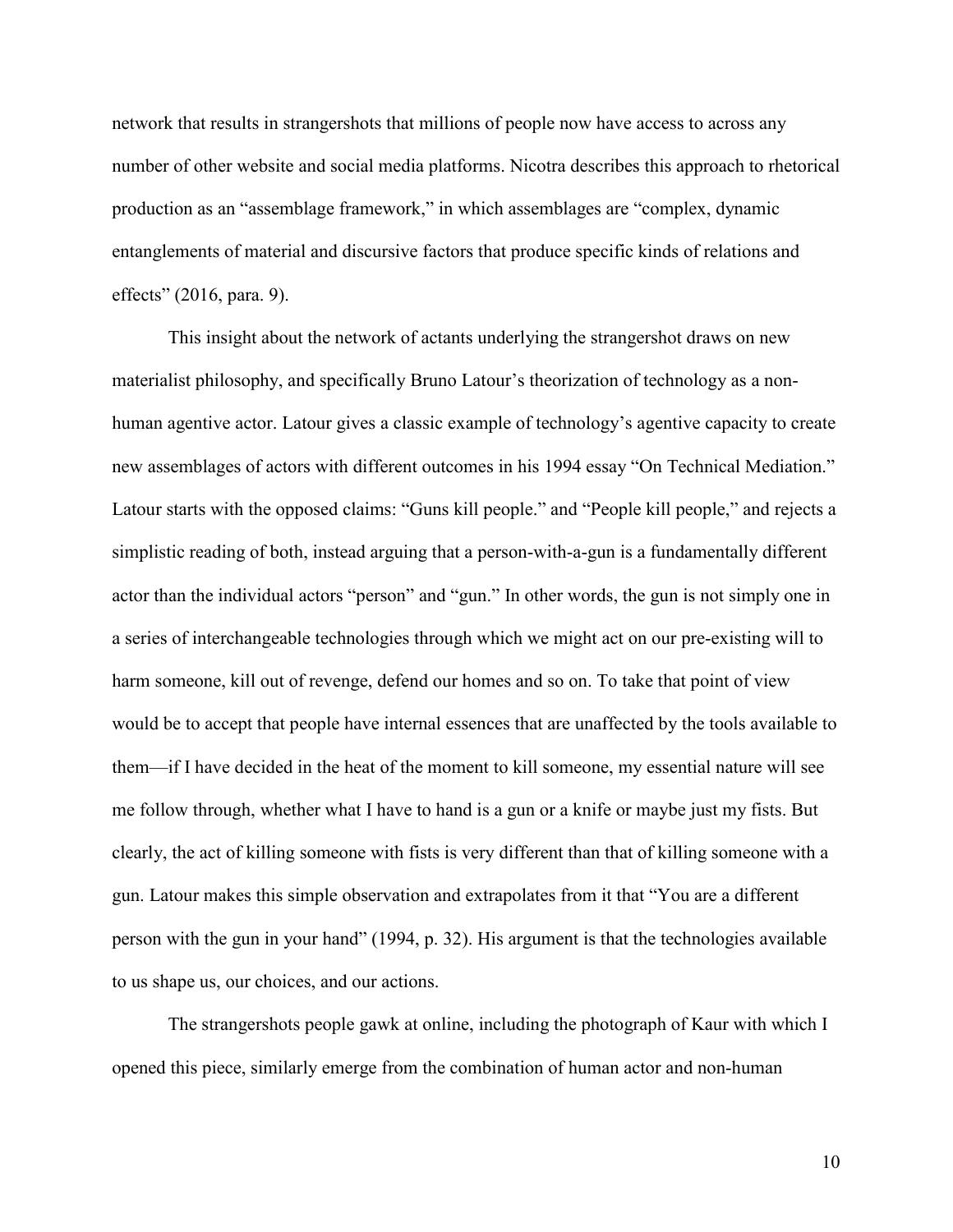technology. The genre of strangershots only exists as a combination of human and non-human elements: photographers, mobile cameras, social media, wireless internet, subjects of photos. Their existence is further determined by cameras' ease of access, ease of use, speed of use, unobtrusiveness, available internet connections, battery life, and so on. The very fact that I can surreptitiously take an image of a stranger and post it to the website in a matter of minutes—if not seconds—is a result of my positioning as a new actor: not just a person, but a "person-with-asmartphone." That's a very different actor than, say, "person-with-a-disposable-camera-and-dialup-internet." To create and share a strangershot, that actor would have to carry a single-use and relatively noticeable technology into Walmart, snap a picture, get the film developed, scan it, and wait for it to upload over a phone line. It seems extremely unlikely that the thousands of current creators of strangershots uploading to sites such as Reddit and *People of Walmart* would go to such trouble. Thus, the strangershot as a genre is a product of a particular set of material circumstances that have produced the actor "person-with-a-smartphone."

To underscore this point, consider in somewhat closer detail how the smartphone raises and heightens the possibility of taking pictures of a strangers by reconfiguring financial barriers to photography. Not only are we more likely to have a camera handy in public at all times, we are also more likely to treat photographs as ephemeral texts, one or two or a dozen more of which cost us little in time, effort, or money. The basic question of the cost of a photograph makes this point rather starkly: for film photographs, one can calculate a rough estimate of the cost of each picture, accounting for the film and developing materials and time. Asking how much an individual digital photograph costs is nonsensical, however; the hardware that takes the picture may have a cost, as may the web access with which we upload it, but the picture itself is just one more of hundreds of bits of data we create and accumulate with our phones, none of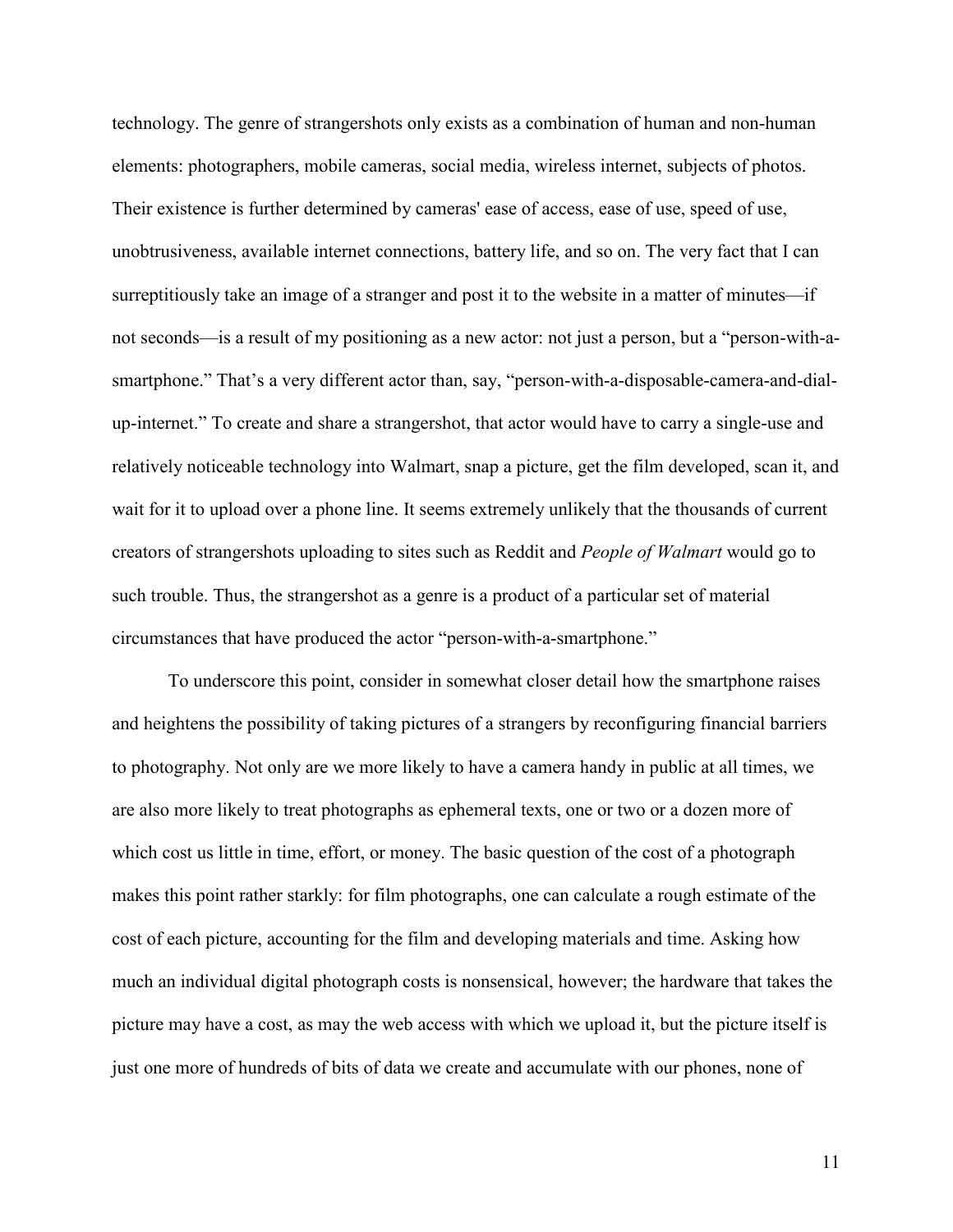which seem to have an individual price tag. No wonder, then, that the practice of taking pictures of everything--not just strangers, but also food and garbage and other assorted bits of everyday life--has become so popularized.

The production of a "strangershot"—a new material actor now extant and available to enact change in the world—relies on an assemblage of other actors, from the smartphone to the photographer to the servers that store the pictures. Latour reiterates this idea that the presence or absence of specific actors matters in *Reassembling the Social*; to determine an object's status as actor, there are two questions to ask: "Does it make a difference in the course of some other agent's action or not? Is there some trial that allows someone to detect this difference?" (2005, p. 71) Or, as Laurie Gries puts it, the actors that make up assemblages "have their own characteristics and dynamics, have potential to enact change, and are separable from an assemblage in which they participate" (2015, p. 61). Investigating strangershots through the lens of new materialism thus belies the notion of the strangershot as the purely discursive result of an individual rhetor acting on an individual motive. New materialism instead brings into focus a network of actors, each a change agent, which collectively lead to the repeated composition of strangershots and their continuous circulation in the world.

To reiterate, it is not that no one had taken pictures of strangers before the smartphone or the internet, as the longstanding fields of street and documentary photography establish. Rather, the technology of the smartphone is a new actor, which in conjunction with other actors—some new, some old—has produced yet more actors, which in turn opens new possibilities for action. Thanks to these assemblages of actors, photographs of strangers can become ubiquitous, widely distributed, and—crucially—can serve new purposes, thus developing into another genre altogether. In her landmark argument for understanding genre as social action, Miller argues that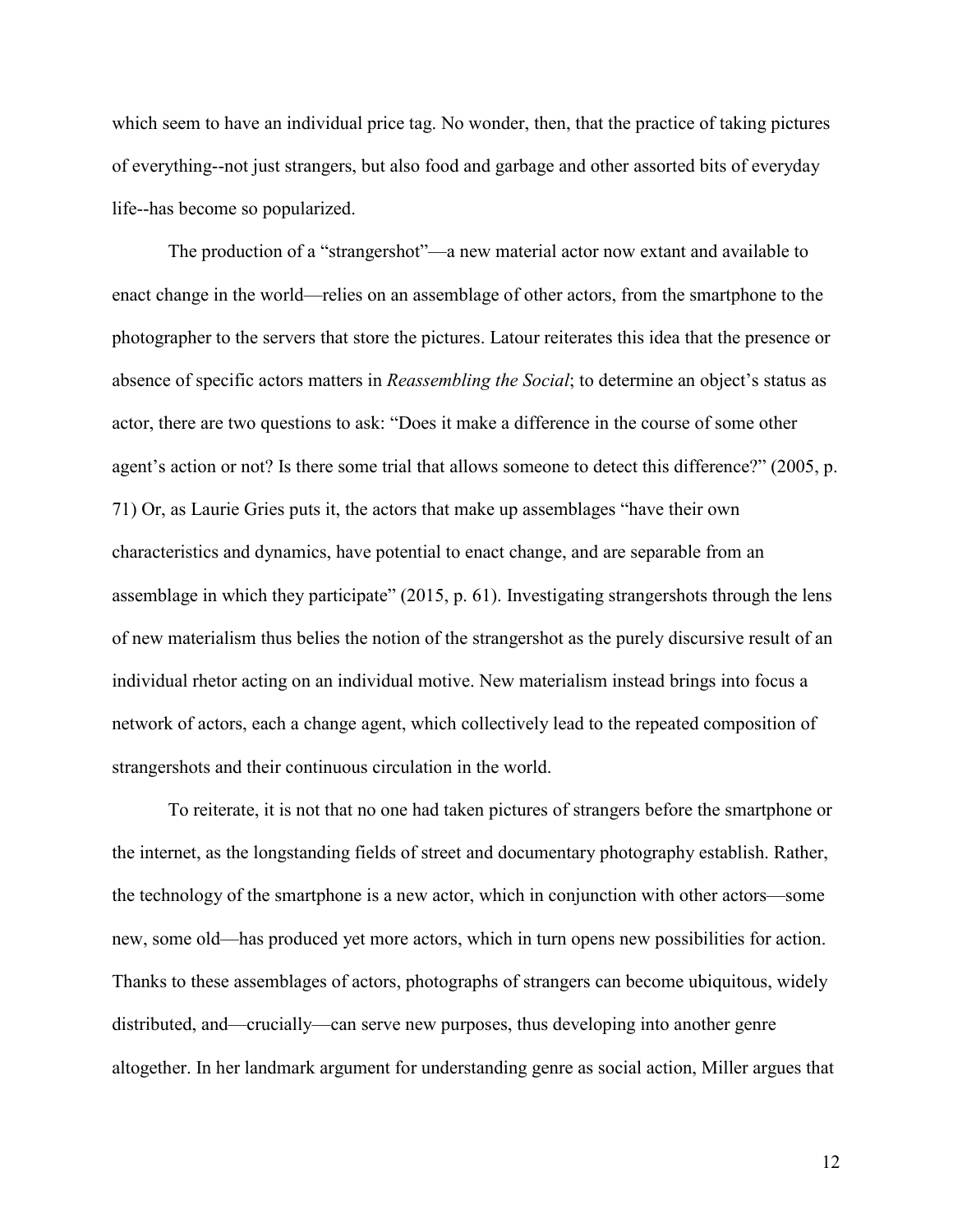theories of genre must account for just this kind of change, for "new members evolving, old ones decaying" (1984, p. 153). A materialist perspective informed by actor-network theory offers such an understanding of change, providing an explanatory theory for how new forms of discourse, such as the strangershot, arise in digital spaces.

One important point, though, is that even though the genre may be new, the strangershot serves a very well-established function: that of surveillance and discipline. Surveilling and disciplinary practices (re)produce biopower as a relational force shaped by conceptualizations of normality and deviance. The genre of strangershots functions as such a practice, serving as a recurring response to a complex exigence that not only reifies ideas about what bodies may move through public space but also (re)produces those ideas as photographers, audience, and subjects interact with these texts. In the following sections, I first analyze how existing models of "cybergenres" fail to account for strangershots' particularities, then turn to an exploration of how strangershots' functions of surveillance and discipline reveal biopower as the genre's underlying motive.

#### **3. The Limitations of Defining Genre Formally**

The influence of technological developments on genre and genre development has been the subject of scholarly investigation in multiple fields for at least two decades. Outside of rhetorical studies, genre is often defined in formal terms (see e.g., Roussinov, Crowston, Nilan, Kwasnik, Cai, & Liu, 2001; Shepherd & Watters, 1998), including in digital genre studies. In a frequently cited 1998 proceedings paper, computer scientists Michael Shepherd and Carolyn Watters (1998) coined the term "cybergenre" to refer to texts that appeared as a result of "the combination of the computer and the Internet" (para. 3). Their understanding of genre is rooted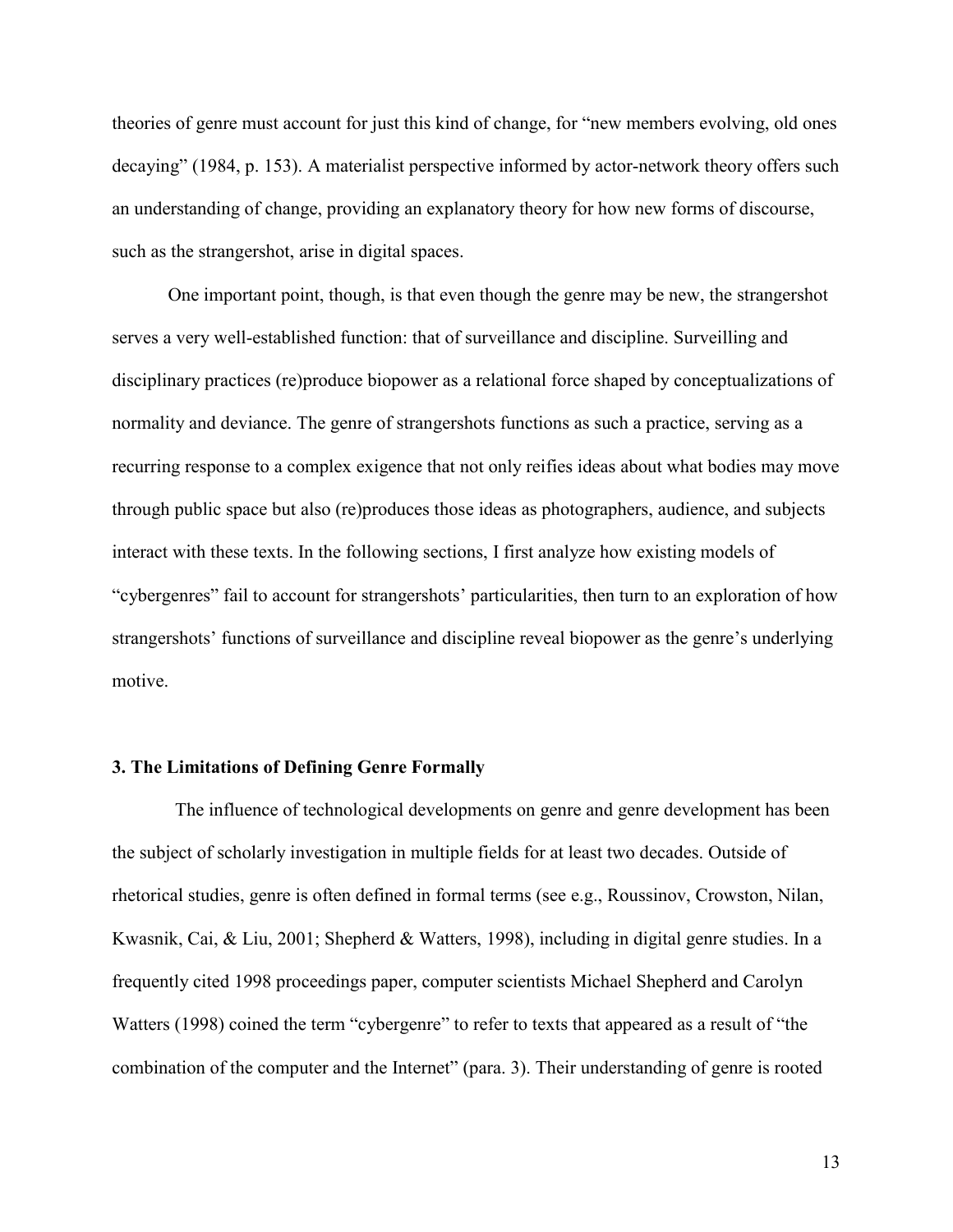in formalism, defining genres initially by virtue of their "having similar *content* and *form*" (para. 3, original emphasis). To these two features, Shepherd and Watters add "functionality" as a key feature of cybergenres, with *functionality* referring to medium-specific attributes that enable the evolution of legacy genres and the emergence of altogether novel ones (para. 6). While their attention to functionality and to genres' mutability more generally make theirs a relatively flexible formal model of genre, the model maintains an emphasis on shared features as the defining characteristics of any given genre. As such, it reductively treats genres as collections of set characteristics, rather than rhetorically responsive and mutable assemblages.

Such limitations of formal models of genre have been well articulated, particularly by Carolyn Miller, and in subsequent scholarship drawing on her "truly rhetorical" approach to genre that approaches that treat genre as a static response to fully articulatable rhetorical situations (Dryer, 2015). A key limitation that rhetorical treatments of genre overcome is a fundamental misconception of genre as static; such a misconception can leave attempts to classify new genres and iterations of genres forever scrambling to catch up to their transformations. This need to understand genres as contextually responsive and mutable is highlighted as new technologies reshape those contexts increasingly quickly. Genres emerge, Miller argues, as already complex rhetorical situations reconfigure themselves in response to a constellation of developments, such as "specific new technologies and more general trends in socioeconomic conditions" (2017, p. 14).

Moreover, formal classification of genre might actually be inadequate for distinguishing among genres with similar content, form, and functionality. Strangershots provide a case in point; images of strangers abound online, but they do not all seem of the same sort. For example, compare the photograph of Kaur with photographer Stefan Draschan's series "People Matching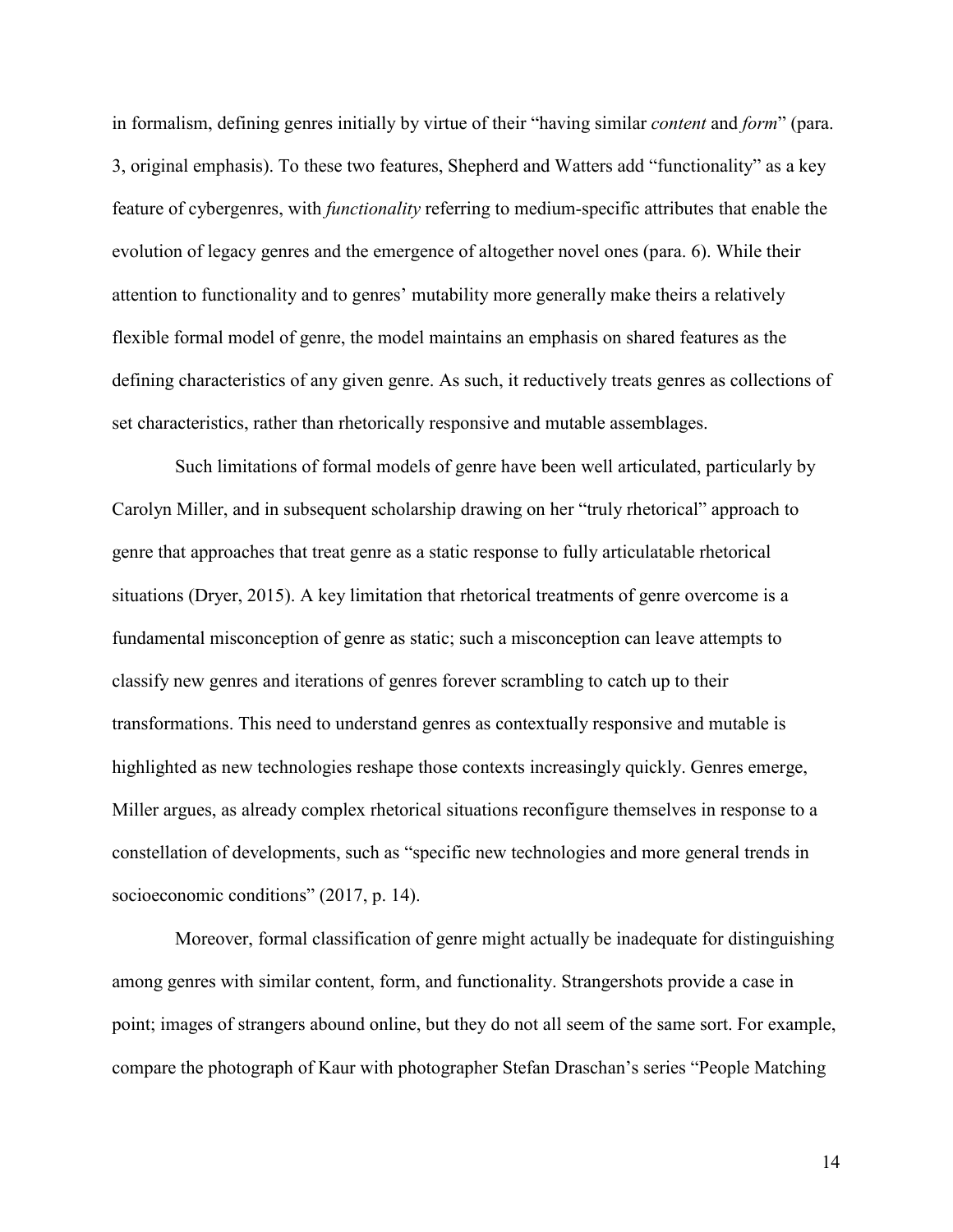Artworks." In it, Draschan captures photos at museums of visitors whose clothing, hairstyle, or other attribute somehow "match" the artwork they are contemplating. The photographs are all taken from behind; their subjects are unaware that they are being photographed. Draschan characterizes these images as "'Streetphotography' pure," with which he creates visual connections between the disparate time periods of the artworks and the contemporary viewers ("Stefan Draschan" n.d.). Like strangershots, his work relies on technological assemblages of people, innocuous and ubiquitous cameras, digital sharing technologies, and other actors. Much like the Redditor's surreptitious photographing of Kaur, Draschan takes quick digital shots of the same unposed, unaware subjects in order to find the one that best achieves his purpose. And this purpose, unlike with the photograph of Kaur, is not to mock the subjects, but to make art of their likenesses. Formally, though, Draschan's photographs could easily be lumped into a shared category with the photograph of Kaur. What distinguishes them is thus their effects, offering a different dimension along which to classify genres. Of course, in rhetoric, this decoupling of genre from formal definitions is hardly new, nor is the turn to purpose as a primary classificatory attribute; both moves illustrate Carolyn Miller's argument that focusing on "the action it is used to accomplish" provides "a rhetorically sound definition of genre" (1984, p. 151) that accurately reflects how rhetors and texts interact. Turning to this approach to genre, I next take up the question of what social action strangershots as a genre are aiming to accomplish.

#### **4. The Genre of Strangershots: Typified Rhetorical Action in Service of Biopower**

In arguing that genre is best understood as rhetorical action, Miller posits that genre must "involve situation and motive, because human action, whether symbolic or otherwise, is interpretable only against a context of situation and through the attributing of motives" (1984, p.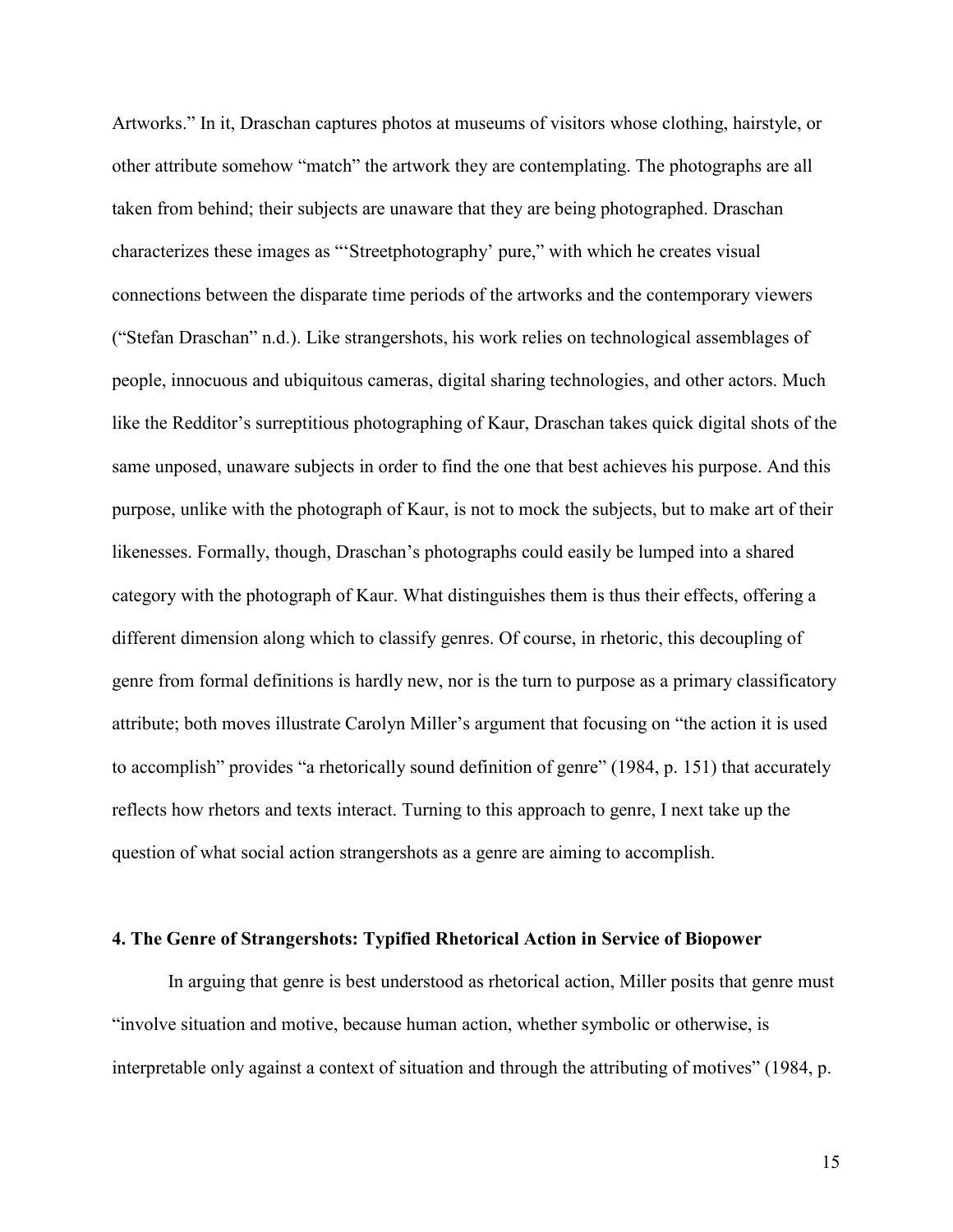152). Defining a new genre thus requires identifying the rhetorical action it accomplishes within particular situations and in response to particular motives. The rhetorical situation to which strangershots respond appears to be a fairly common one: a rhetor with a smartphone camera finds themselves in a public place with at least one other person, whom—for some reason—they find worthy of photographing. That "for some reason" stands in for Miller's second concern: motive.

While I cannot claim to know any particular photographer's motivation for taking and sharing strangershots, as a genre, the assemblages creating strangershots have a shared effect: mockery of their subjects. This mockery is typically laid bare in the captions and comments attached to these images, full of jokes about and performed disgust at others' appearances and behaviors. For example, after Reddit user european\_douchebag posted Kaur's picture, many of the initial comments on it referred mockingly to Kaur's facial hair and turban, both directly and indirectly. (See footnote for examples.<sup>[5](#page-17-0)</sup>) These comments are just a small sampling, and they are similar to those that crop up around strangershots not only on Reddit but across digital platforms. Such mockery makes explicit whatever it is about the subject that is deemed too abnormal for public appearance, and often--as in the case of Redditor european\_douchebag--the original strangershot poster sets the stage for this mockery with a comment of their own. However, to some extent, a genre's emergence obviates the question of the original rhetor's individual motive, as "...at the level of the genre, motive becomes a conventionalized social purpose, or

<span id="page-17-0"></span><sup>&</sup>lt;sup>5</sup> Direct references include "bitch got a beard" (Silently judging, 2012) and "That girl is HOT! Although I have heard that her mustache gives you friction burns…" (poonJavi39, 2012). A particularly offensive comment reads, "It has tits and a beard" (username deleted, 2012). Here, the use of "it" as a pronoun to refer to Kaur suggests that her gender performance is non-normative, thus stripping her of the human status that the gendered pronouns "she" and "he" would convey. Similarly, other comments use nongendered pronouns to imply that Kaur is not appropriately feminine or masculine: the comments"WHAT is that?" (Unalive, 2012) and "Wait, that's legitimately a female?  $\vec{\circ}$   $\vec{\circ}$  I thought it was just a really gender confused guy...." (1336plus1, 2012) both use "that" to suggest that Kaur's appearance is disorientingly unusual, enough so to dehumanize her.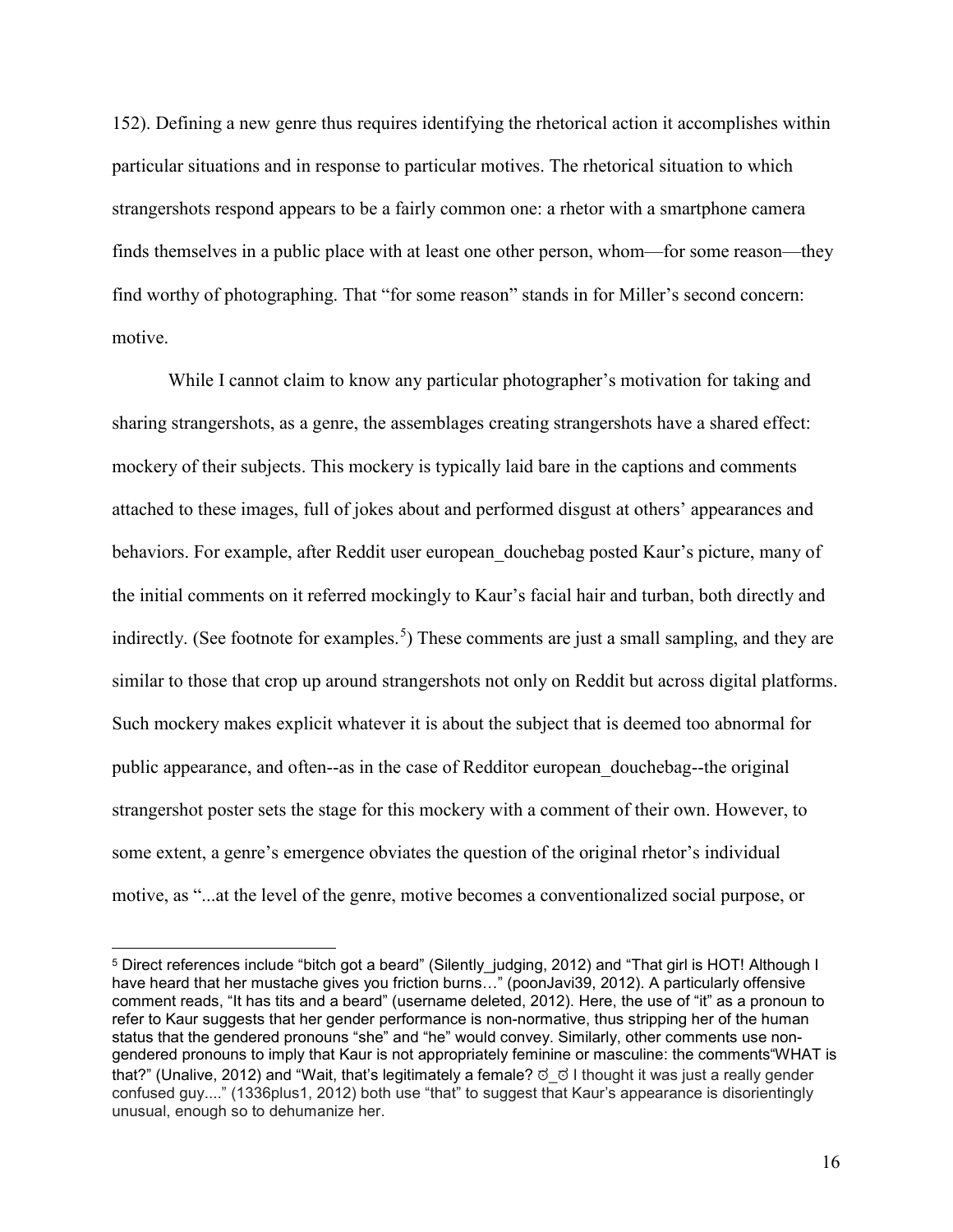exigence, within the recurrent situation...We learn to adopt social motives as ways of satisfying private intentions through rhetorical action" (Miller, 1984, p. 162). Moreover, the previous new materialist analysis of strangershots as an actor produced by an assemblage of other actors calls us to question articulations of motive that rely on individual rhetors' intentionality. Instead, new materialism's recognition of the multiplicity of actors and their imbrication with each other complicates the role of motivation in accounting for rhetoric; this complication follows directly from materialism's opening up of questions about what agency is, with whom it resides, and how it comes to be exercised. As Megan McIntyre compellingly argues, we can better understand rhetoric's effects and effectiveness in the world by "mak[ing] room in our theories of rhetorical and material agency for the others – human and nonhuman – who have always worked against, with, and alongside human rhetors" (2015, p. 27). For strangershots, the genre's conventionalized social purpose is made apparent by the paratext accompanying it, which is usually shot through with mockery and shaming. No matter the details or nuances of an individual strangershot creator's motivation, the outcome of the combined agentic forces of the assemblage producing the strangershot is mockery of others.

This mockery, with its focus on others' appearances and behaviors, is a recurring social action that follows in the wake of the strangershot genre. Following Miller's assertion that genres are regularized responses to recurring situations intended to accomplish social actions, identifying the genre of the strangershot raises the question of what recurring situation it is responding to and what social actions it is thereby accomplishing. The recurring situation is not marked by an institutionalized or formal exigence (as is the case with genres such as tax forms and college applications), but rather is initiated by the moment of seeing a person who appears non-normative in some way. This non-normativity is enough, it would seem, to warrant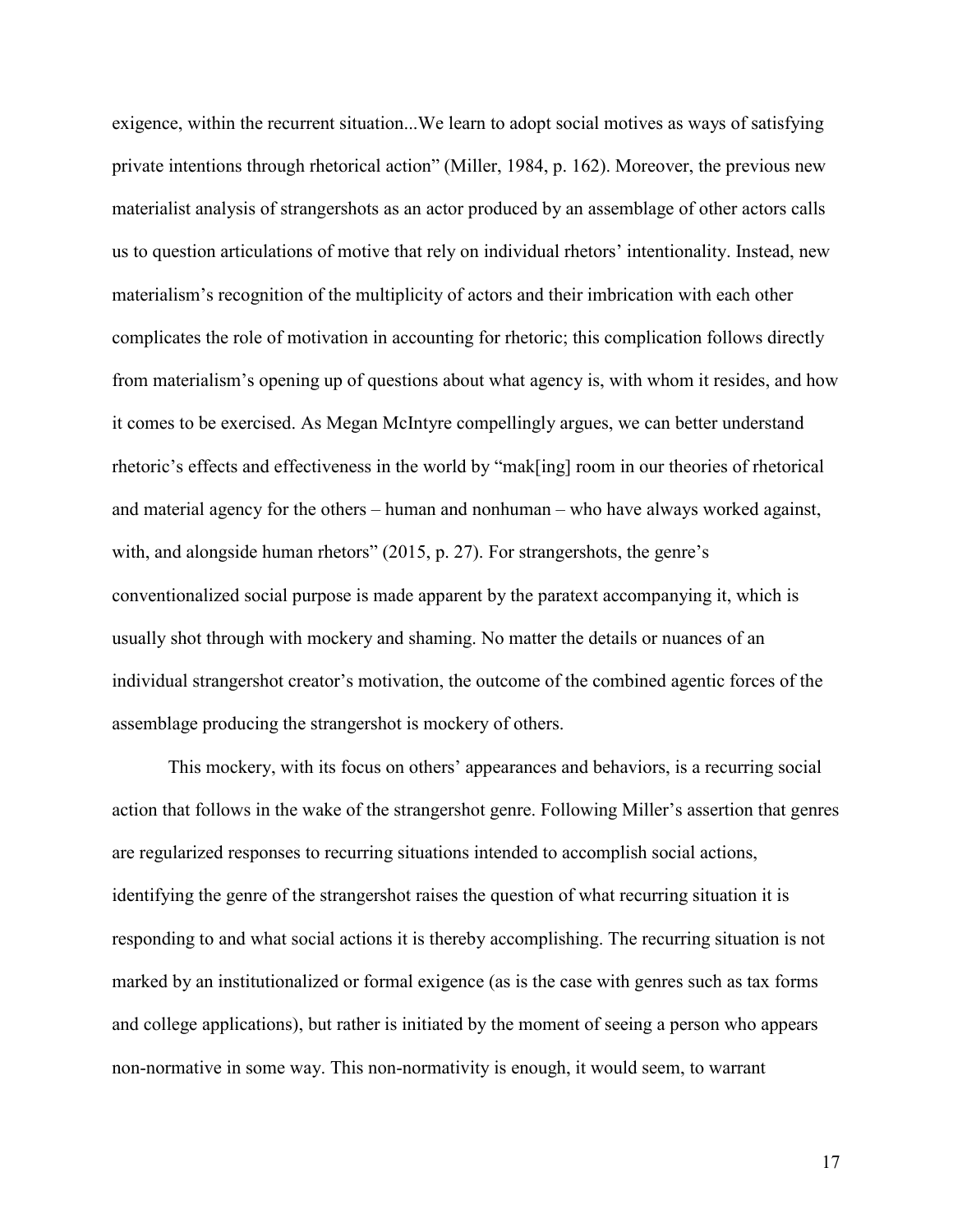comment, and the genre of strangershots has emerged as a way to both comment and invite further comment. And, as noted above, these comments are not neutral. They are frequently critical and mocking, suggesting that the social action the genre accomplishes is one of shaming. Shaming serves a policing function; it tells us what's acceptable and what isn't, which bodies are supposed to appear in public and which aren't, which behaviors are socially permissible and which aren't.

The strangershot thus becomes a tool by which anyone in public can both surveil and police others. Surveilling and policing are critical processes in the application of what Michel Foucault calls bio-power, which is the mechanism by which we subject people to processes that "qualify, measure, appraise, and hierarchize" (1990, p. 266). These are processes that have the effect of "distributing the living in the domain of value and utility" (1990, p. 266). In other words, bio-power normalizes persons and their bodies according to institutionalized standards based on an ethic of use-value and value production. Moreover, bio-power depends on people internalizing and responding to those normalized standards. Foucault argues that in modernity, this is a process of self-disciplining and self-surveillance--we know we're supposed to behave and look in certain ways, so we do--not to avoid, say, legal punishment--but to be "proper" and "normal." What strangershots demonstrate is that this self-surveillance underpinning Foucault's notion of discipline and biopower is joined by a new form of surveillance--private biocitizens surveilling and disciplining each other in the extended discursive networks enabled by the web.

Of course, normalization relies on assessment of adherence to norms. Biopower thus becomes an explanatory concept for the ways in which modern individuals and populations are assessed and, through that assessment, disciplined and controlled. As examples of individual disciplining, Foucault presents "reflections on tactics, apprenticeship, education, and the nature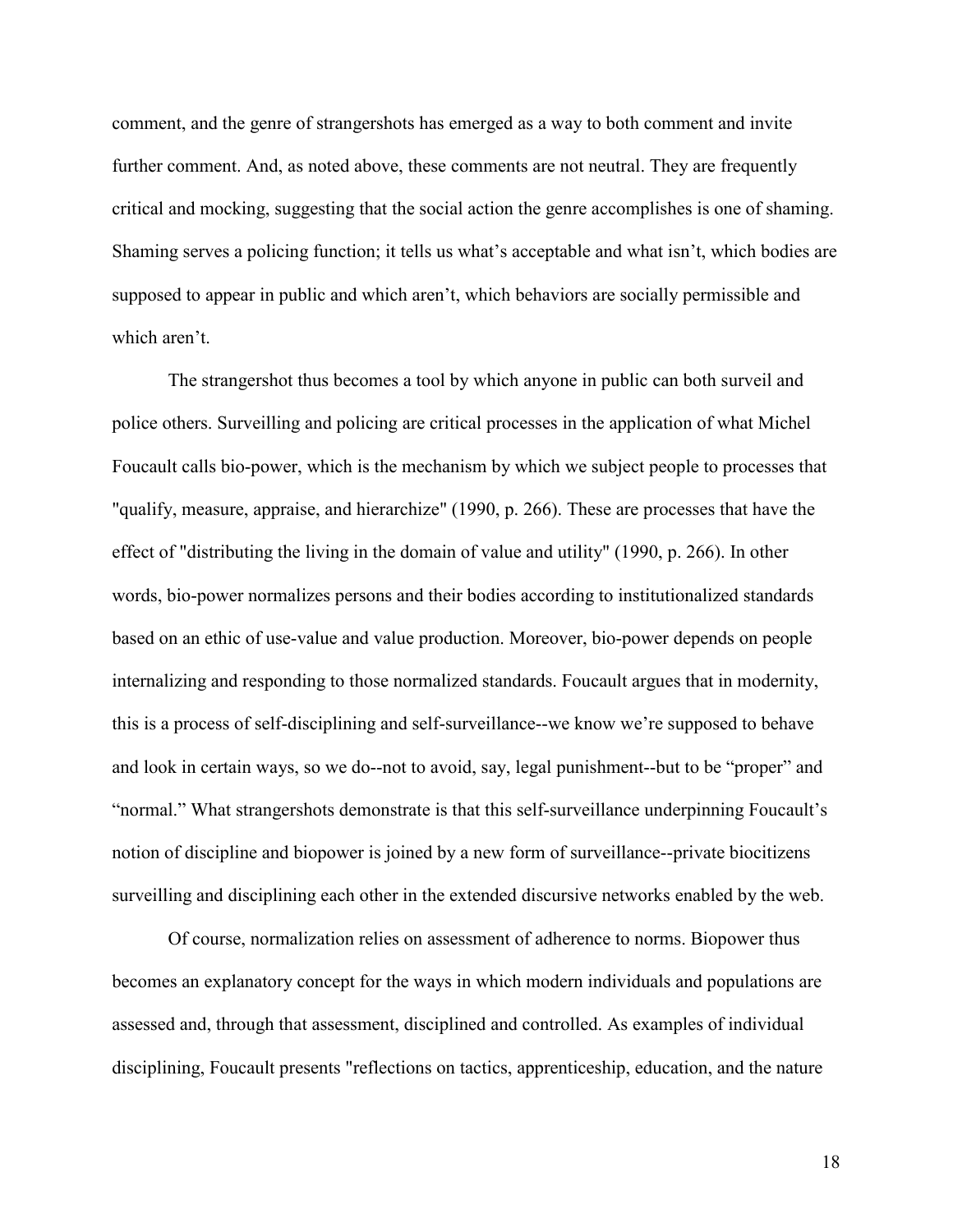of societies," and of the bio-power underlying population control, he gives us "demography, the evaluation of the relationship between resources and inhabitants, the constructing of tables analyzing wealth and its circulation" (1984, p. 262). These discourses generate normative ideals which individuals are disciplined to aspire to in the service of "value and utility." How individuals *do* act becomes but a comparison to how they *should* act. And it is in this comparison that the inevitable dark underbelly of normalization arises: the manufacturing of abnormality.

So biopower establishes norms, and disciplinary tactics maintain them and provide cover for the shaming of those who don't. We see these processes at work in strangershots. Take, for example, the vast swathes of commentary surrounding strangershots that focus on the image subject's weight. Like Balpreet Kaur, subjects of some such fatmisic strangershots have learned of their image being mocked online. Amy Salloway (2014), a fat woman, writes about "the humiliation, the shaming" she experienced when a photograph of her sitting on a chair on a treadmill in street clothes was posted to the website Youredoingitwrong.com. Similarly, after reading fatmisic comments on a picture of her dressed as the video game character Lara Croft went viral, Caitlin Seida (2013) wrote that "We all know the awful humiliation of a person laughing at you. But that feeling increases tenfold when it seems like *everyone* is laughing at you." This shared sense of humiliation results from the strangershots' invitation of mockery, which in this case relies on a hierarchization of fat as bad and thin as good. This moral assessment of body size is one example of biopower's function; by drafting medical and health discourses to create a conceptualization of "normal" bodies, biopower's workings enable bodies in excess of the norm to be labeled deviant: a result of bad decisions, bad behavior, badness. Once biopower has yoked fat to negative moral judgments, commenters on strangershots are free to deploy a variety of disciplinary tactics to maintain this relationship, ranging from mockery to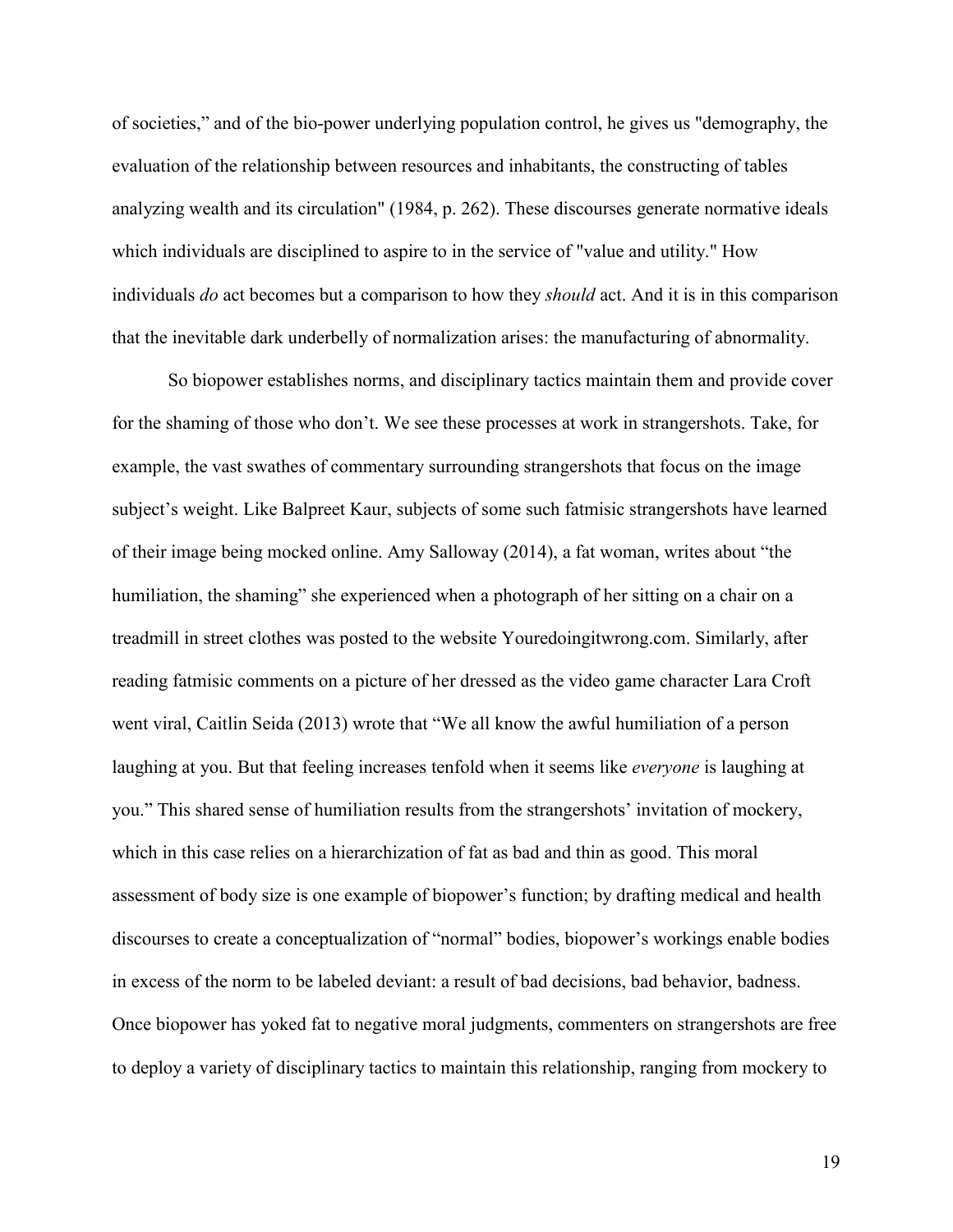"concern trolling" (giving unsolicited advice and criticism supposedly out of concern for the message's recipient). Furthermore, biopower allows similar moral judgments and concomitant disciplining to be imposed on bodies with other visible markers, such as of poverty (Adair, 2002) and race (McWhorter, 2004). Such stigmatization is hardly new, of course; but the assemblage producing strangershots does provide a new mechanism for its production and application.

Emerging from an assemblage of other actors, strangershots are actants that enable the circulation of disciplinary discourses that teach us which bodies are acceptable and which are transgressive. These non-normative bodies, strangershots would suggest, are so transgressive as to call forth public mockery as a rhetorical reminder to all subjects that we must constantly surveil and discipline both our bodies and others' bodies. Otherwise, we might next find ourselves circulating across the pages of Reddit and "People of Walmart" and even the more insular networks we travel on Facebook or Instagram or other social media. Intervening in these networks--at both their discursive and their material levels--to highlight and critique this surveillance and its (re)production of systems of oppression is crucial to efforts at advancing social justice in the digital spaces where so many of us now live out so much of our lives.

#### **5. Assembling Strangershots and/in the Teaching of Composition**

Given strangershots' ubiquity, this genre offers a pedagogical opportunity to meet the "digital imperative" that J. Elizabeth Clark described as "a challenge to articulate how technology is radically transforming our understanding of authors and authority and to create powerful new practices to converge with this new digital world" (2010, p. 27). Identification of this challenge is not unique to Clark; she roots her description of it in Kathleen Blake Yancey's, Richard Lanham's, and James Gee's work, among others. However, Clark's coining of the term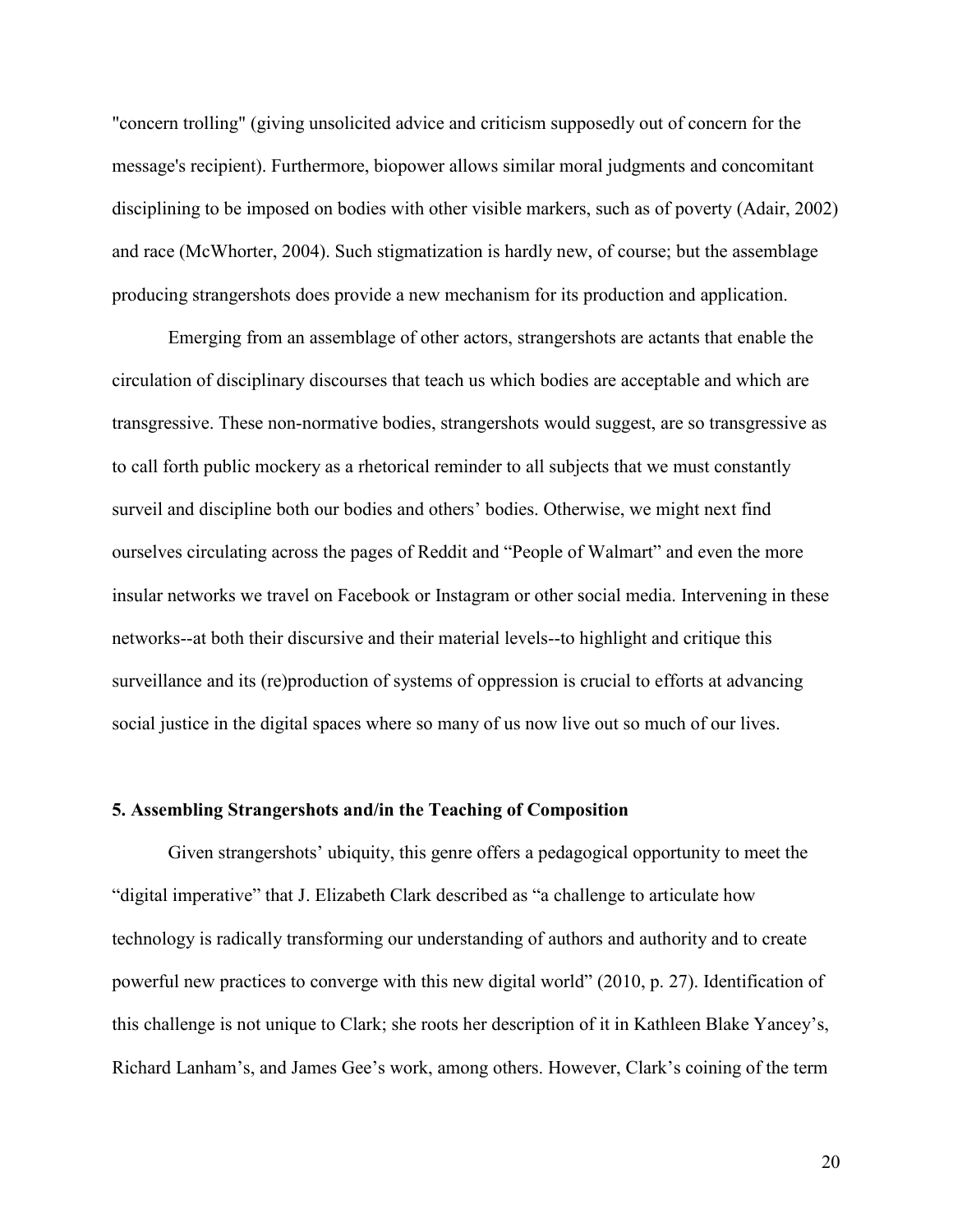"digital imperative" is in recognition of the fact that while technology's relevance to composition may have been obvious for some time to *Computers and Composition* readers, it has not always been so obvious to the broader field of composition, which she critiqued for its continued emphasis on "traditional essayistic literacy" (2010, p. 28). Eight years later, Clark's call to action for composition pedagogy to center digital media and literacy seems perhaps far more selfevident. Increased access to technology in and out of classrooms, availability of open-source software, and spread of bring-your-own-device (BYOD) policies all contribute to and illustrate the uptake of digital approaches in higher education pedagogy more generally, as well as in composition specifically.

As an online genre that students might regularly encounter in their non-academic digital lives, strangershots could allow instructors to develop students' digital literacy and composition skills by connecting key concepts from digital rhetoric (e.g., genre, technological affordances, circulation) to familiar types of composition. These key concepts can also be taught under the umbrella of assemblage theory, as is persuasively argued by McElroy and Maynard in their description of a first-year composition curriculum framed around assemblage as a process for and product of composition (2017). Strangershots fit nicely into this pedagogical approach, given the argument I made above about strangershots being produced by networked relations of humans and non-humans.

Conceivably, strangershots might be especially useful for teaching students about the role of non-human technologies in assemblages, as the contrast between street photography in earlier eras and contemporary strangershots in the era of the smartphone so clearly shows how technological affordances shape and change even existing types of compositions, yielding new kinds of assemblages born of other assemblages. Using this contrast, for example, one could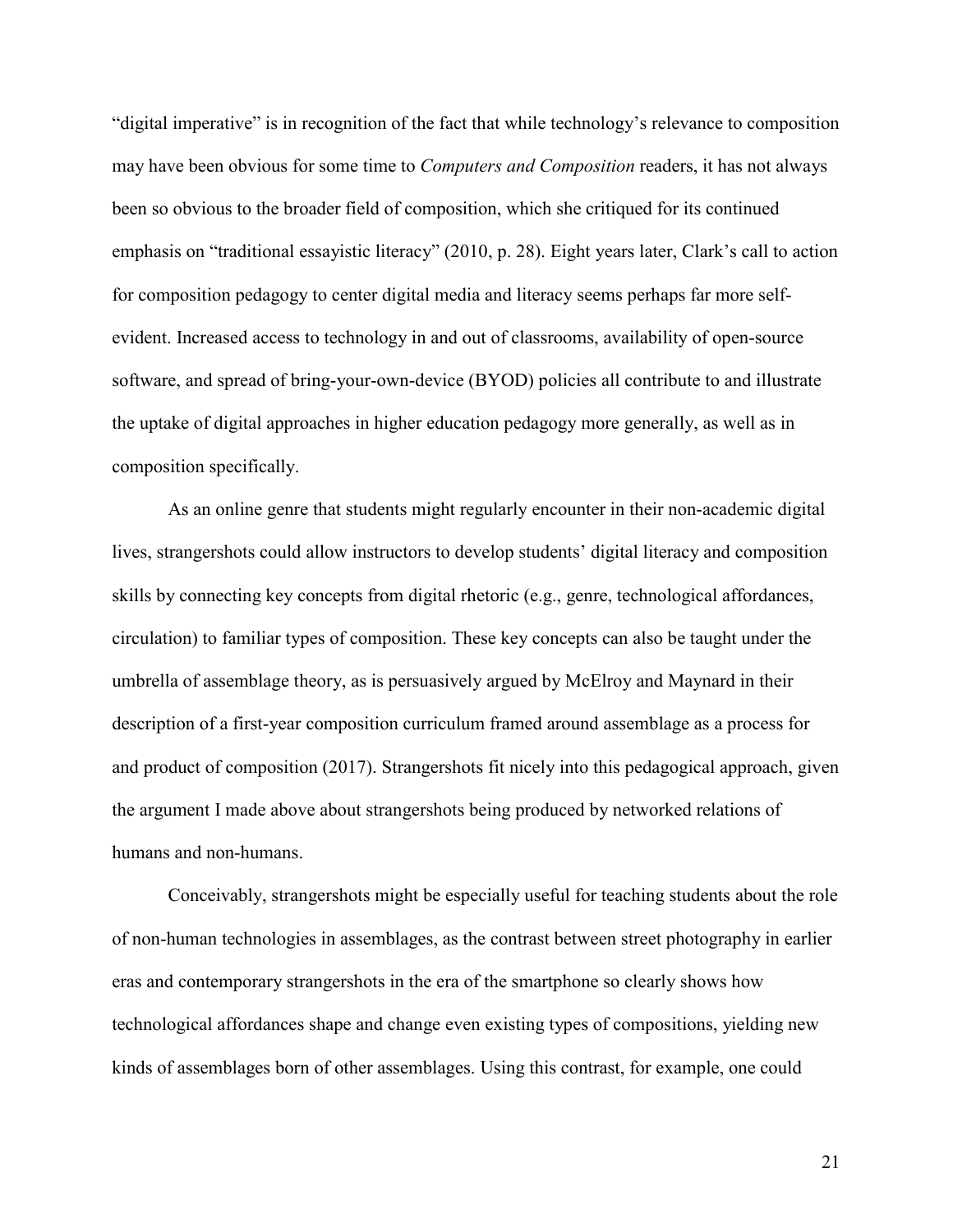design an activity or assignment that deploys strangershots to prompt student reflection on two key questions raised in Alex Reid's theoretical exploration of composition as an act of assemblage: "First, if we conceive of composing as a process involving the participation of human and nonhuman objects rather than one located strictly within human beings (or human beings and some amorphous "culture"), what might we learn? And second, and more important, how might such a supposition shift and expand our conception of what is possible?" (2017, p. 28). In some ways, this article is in fact a response to these very questions.

However, it is crucial to note that I am not uncritically advocating the incorporation of strangershots into composition pedagogy. Rather, I think there is an obvious need to consider whether the genre's social effect of reproducing biopower should give us pause before using it as a teaching tool. Of course, all genres have social effects; that is, according to Miller's (1984) analysis, one of their most defining characteristics. As such, genre-based pedagogies should support student uptake of rhetorically informed genre analysis and production that enables students to move beyond rote repetition of formal features and prescribed content to attend to genres' social actions. Both Michaud (2017) and McElroy and Maynard (2017) propose that such approaches to genre can make valuable contributions to assemblage pedagogies. Teaching genre rhetorically allows students to see how genres themselves are assemblages (Reid, 2017) and specifically assemblages produced in response to "a set of flexible 'expectations' rooted in cultural traditions" (McElroy & Maynard, 2017, p. 109). But what do we do as instructors with genres whose social actions include upholding cultural traditions that are harmful, such as mocking others for their non-normative embodiments?

This question is fraught enough that I have not yet used strangershots pedagogically, at least not deliberately. The genre has come up tangentially in my classroom during discussions of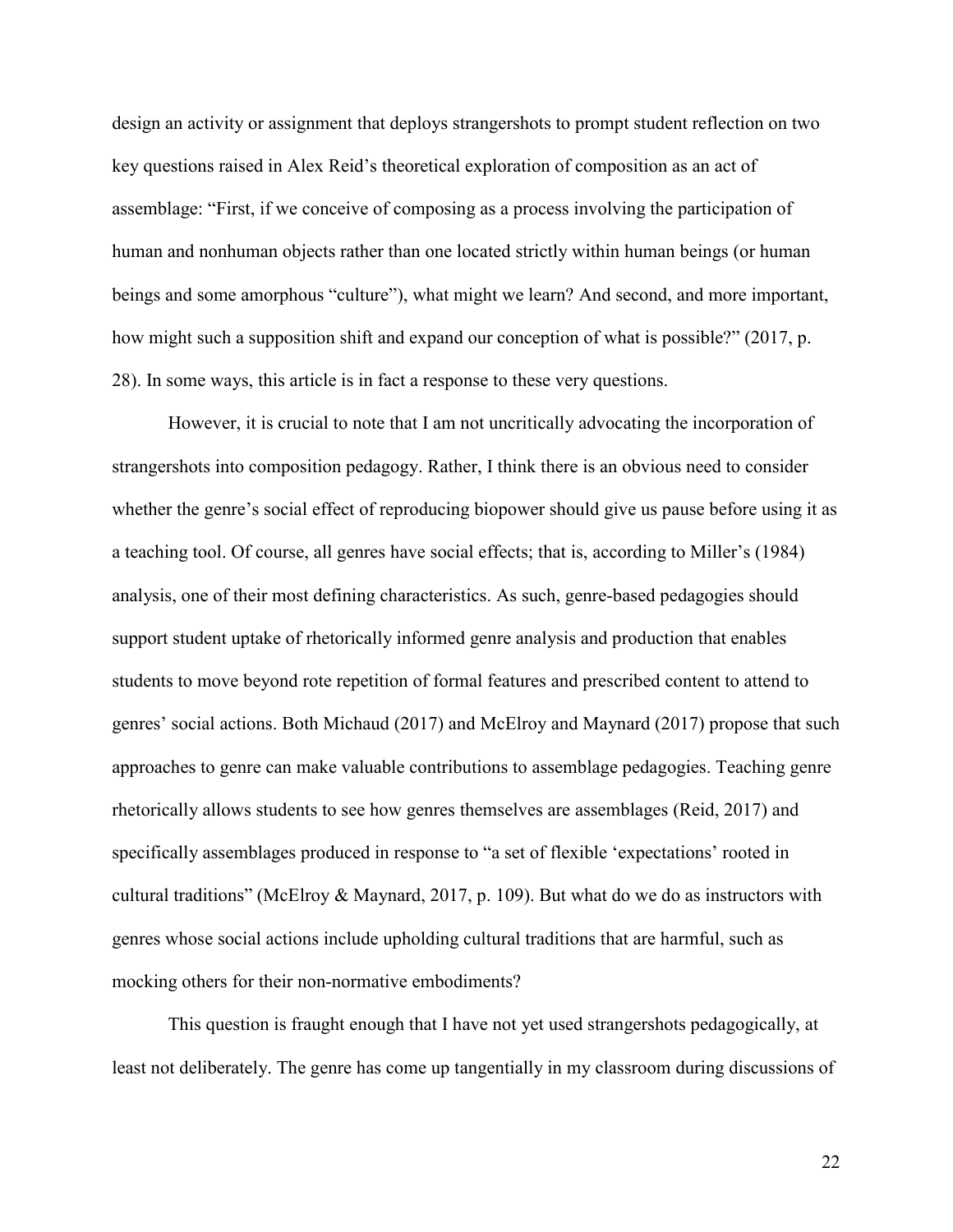social media, for example. But I am hesitant to center it, and I am particularly loath to show examples of it, as further circulating strangershots could perpetuate their production of biopower (although, as Gries (2015) points out, images shift in their effects as their context of use and circulation shift). That said, students are aware of this genre; they may even encounter it regularly as they navigate the web and social media. It is part of "the world beyond the classroom" which Clark claims the digital imperative would have us explore with students. In that case, we would be remiss *not* to address strangershots—or any other similarly ubiquitous genre—simply because of their production of biopower or other problematic social effects.

Using strangershots to teach assemblage theory and composing practices would require us, however, to dwell on their problematic aspects with students. This genre is clearly not a neutral example of assemblage. Rather, like all rhetoric, it is composed of and by politically charged assemblages. As an obvious example of this political charge, strangershots offer an opportunity to avoid treating assemblages as amoral, instead highlighting how they can carry moral valences in their production and effects. In one of the most cited articles in this area, Johnson-Eilola and Selber's (2007) "Plagiarism, Originality, Assemblage," the authors argue persuasively that assemblage theory prompts us to imagine a wider array of responses to rhetorical situations than purely text-based and author-centric theories do. They write of these rhetorical situations that they are "at base, problem-solving situations in one way or another" (2007, p. 400), which could be read to imply that assemblages are useful and good because they enable creative problem-solving. The notions of creativity and problem-solving carry positive connotations in contemporary U.S. culture and in the student-centered pedagogies that have been embraced by many compositionists.

However, creativity and problem-solving, like other rhetorical tools, can be put to many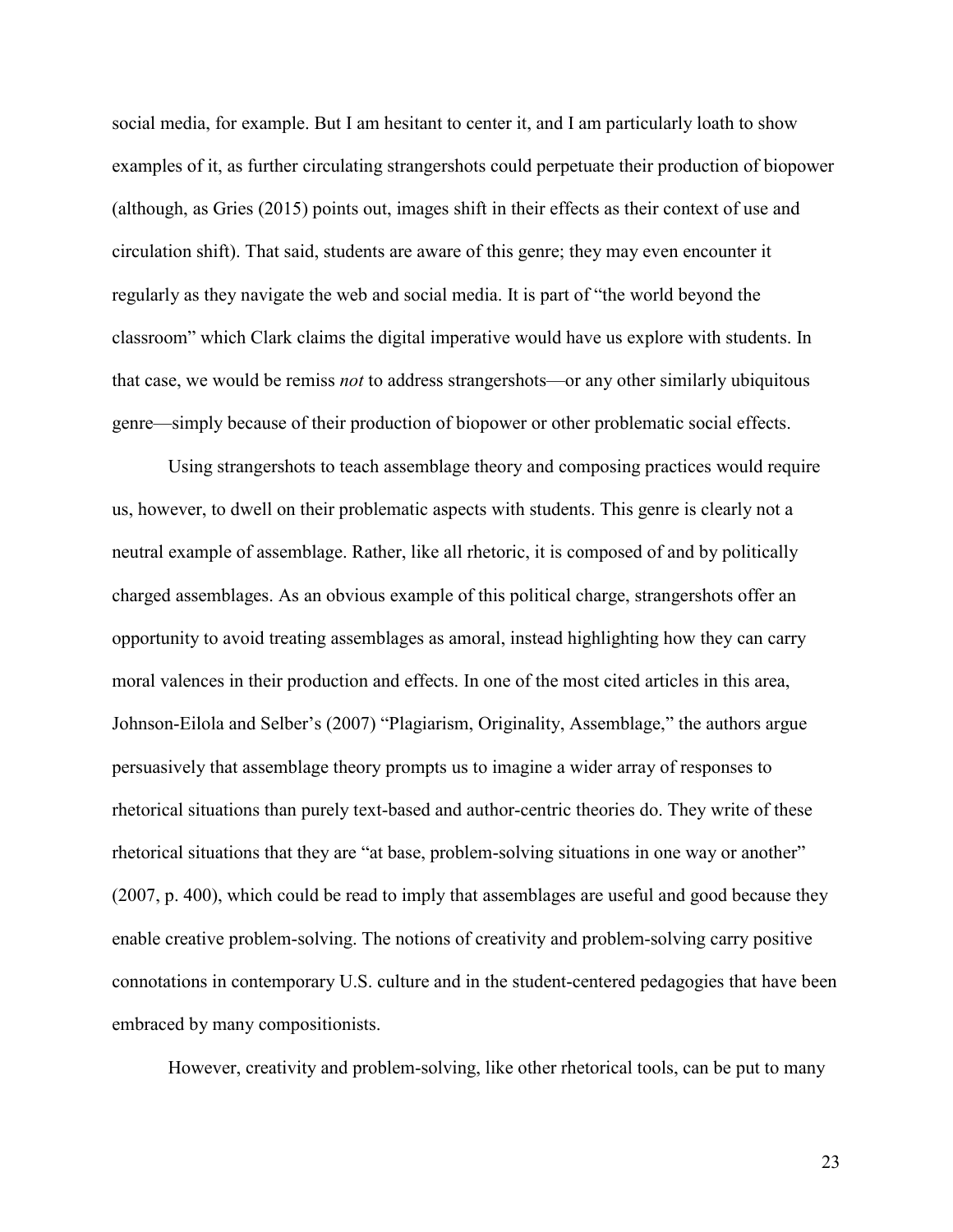purposes. Not all things are problems, and not all problems should be solved. Strangershots undermine an unreflectively positive view of assemblage as problem-solving technique by compelling us to ask what problem is being solved by the viral mockery of strangers online. The analysis I've presented here answers that question: it is the problem of people with nonnormative embodiments daring to exist in public, to be visible within range of a stranger with a cameraphone. My ethical commitments to intersectional feminism (Crenshaw, 1991) lead me to critique this answer, however, as visibility for all is important and should not predictably lead to harassment and violence. Biopower's use of assemblages to define non-normative embodiment as a problem and police transgressors is *itself* a problem. Assemblage-based problem-solving can harm. It is *not* always desirable.

#### **6. Conclusion**

The strangershot is a new genre that has emerged from the possibilities generated by a complex assemblage of digital photography and communication technologies. While it relies on practices already in use in other forms of photography, such as photographing strangers without that knowledge or consent, the strangershot's regularized use to surveil and shame others delimits it as a distinct genre in service to the social action of extending biopower's reach.

Importantly, the genre of strangershots is not simply a tool for *restricting* bodies through epideictic shaming. Rather, it is also a construct that *produces*, through the recurring reproduction of strangershots, a "cultural rationality" (Miller, 1984, p. 165) that calls forth such shaming from rhetors. An understanding of genre as social action thus enables us to see how genres enable a Foucauldian version of productive power. In the case of strangershots, the genre produces both the concept of bodies in need of shaming and the rhetorical response of shaming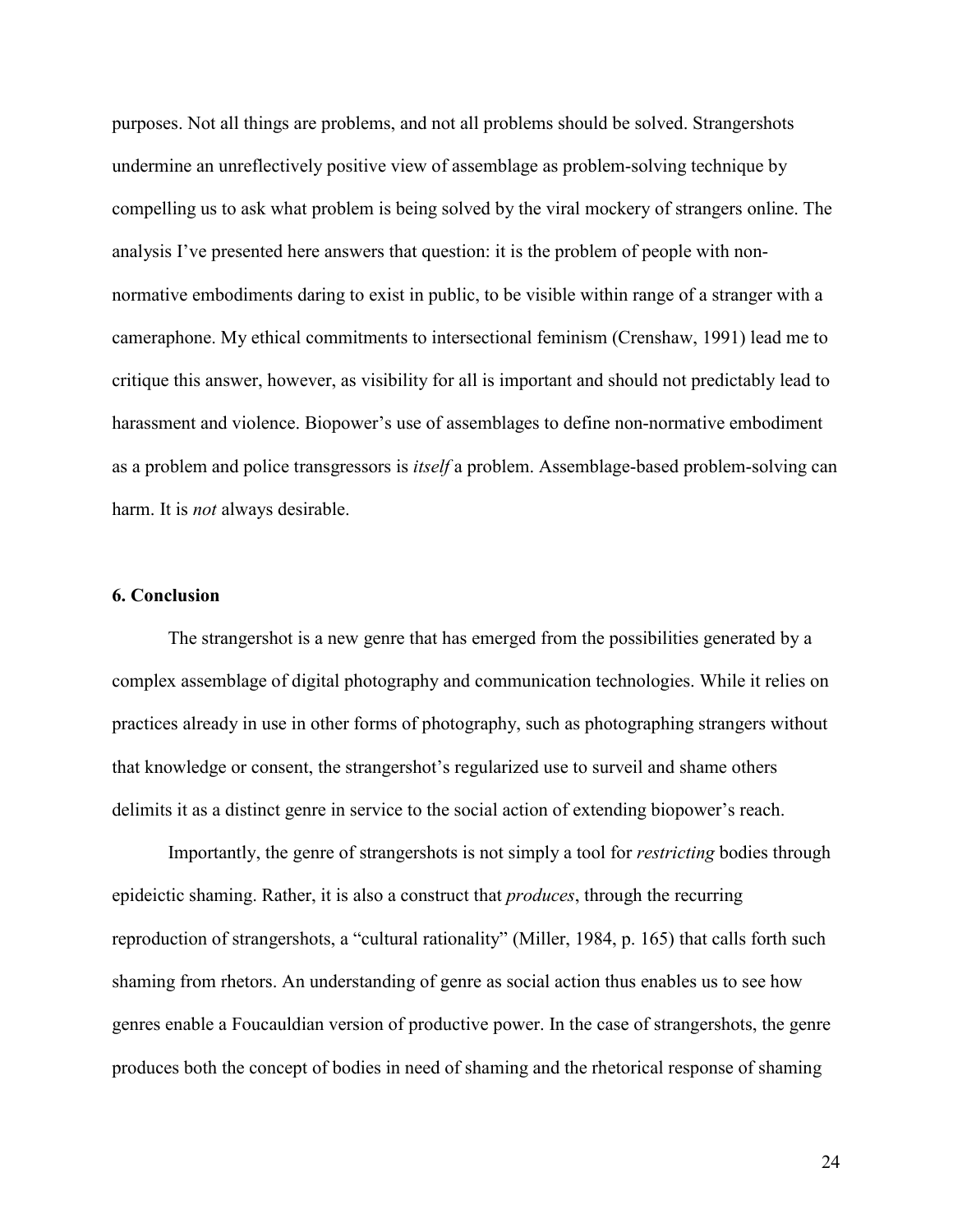through picture taking, both of which are concepts in service to biopower.

Miller identified this productive power of genre when she suggested that genres function not only as a response to recurring rhetorical situations, but also as categorical constructs that enable rhetors to recognize what might be a recurring rhetorical situation to begin with. Through the lens of new materialism's concern for the nonhuman and shifting of agency away from the purely intentional and anthropocentric, genre can be understood as an emergent property of human and non-human assemblages. These assemblages' imbrication with each other produces power, which is concentrated and focused on particular subjects through the repetitive use of recognizable rhetorical responses to recurring rhetorical situations.

Latour's call to "trace the actors" echoes Miller's exhortation to identify the action in genre. if we just look at final products--whether that's some essentialized version of the "social" or some essentialized list of genre features--then we miss the becoming work that these actors are doing within their assemblages. Dismissing strangershots' use to mock others as just bad behavior of bad people overlooks a crucial fact about them: that they are the products of assemblages that, while new, are working towards the familiar end of endlessly policing the boundaries of normative and non-normative. Analyzing the function of both assemblages and biopower is necessary to understand how this genre has emerged and why it pushes rhetors to take harmful social actions in response to the utterly commonplace recurring situation of someone showing up in public who happens not to fit their idea of "normal." In turn, if I respond to the digital imperative by teaching assemblage theory, strangershots can be a useful way to do that. To deploy this genre ethically, however, my critique of strangershots is no less important a part of my pedagogy than my exploration of how they are assembled. Strangershots thus illustrate how assemblage composition brings peril along with its promise, and we should devise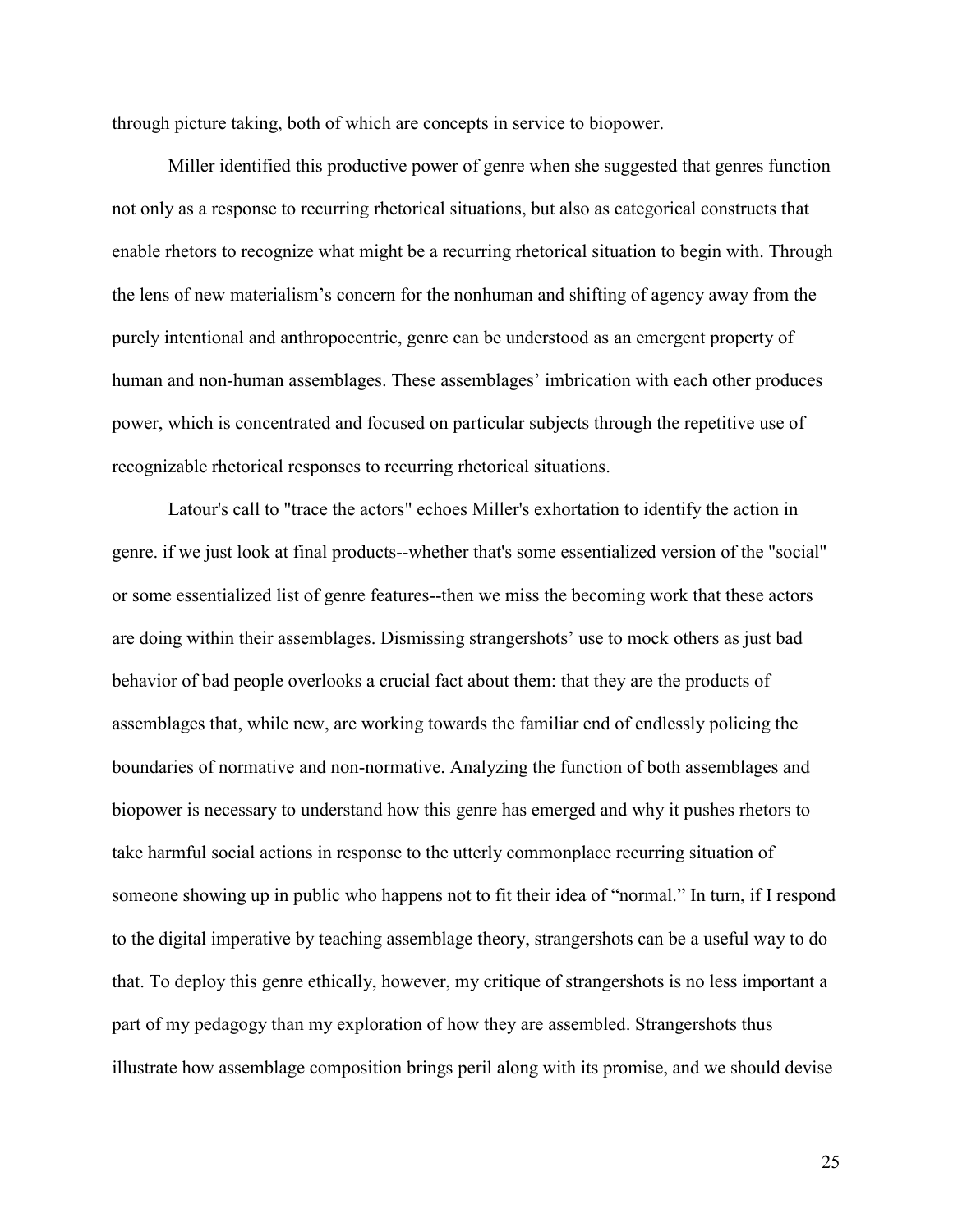pedagogical approaches that demonstrate both.

#### **References**

1336plus1. (2012, September 21). Re: I'm not sure what to conclude from this. [Reddit comment]. Retrieved from https://www.reddit.com/r/funny/comments/109cnf/im\_not\_sure\_what\_to\_conclude\_from \_this/?sort=old. Accessed 11 November 2017.

Adair, Vivyan C. (2002). Branded with infamy: Inscriptions of poverty and class in the United States. *Signs*, *27*(2), 451–471.

Bennett-Smith, Meredith. (2012, September 27). Balpreet Kaur, Sikh woman, receives remarkable apology from redditor who posted her photo. https://www.huffingtonpost.com/2012/09/27/balpreet-kaur-receives-recieves-remarkableapology-from-redditor\_n\_1919336.html. Accessed 19 December 2017.

Chasemedown. (2012, September 21). Re: I'm not sure what to conclude from this. [Reddit comment]. Retrieved from

https://www.reddit.com/r/funny/comments/109cnf/im\_not\_sure\_what\_to\_conclude\_from \_this/?sort=old. Accessed 11 November 2017.

- Clark, J. Elizabeth. (2010). The digital imperative: Making the case for a  $21<sup>st</sup>$ -century pedagogy. *Computers and Composition, 27*(1), 27-35.
- Crenshaw, Kimberlé W. (1991). Mapping the margins: Intersectionality, identity politics, and violence against women of color. *Stanford Law Review*, *43*(6), 1241–1299.

Draschan, Stefan. (n.d.). People matching artworks.

https://peoplematchingartworks.tumblr.com/?og=1. Accessed 19 December 2017.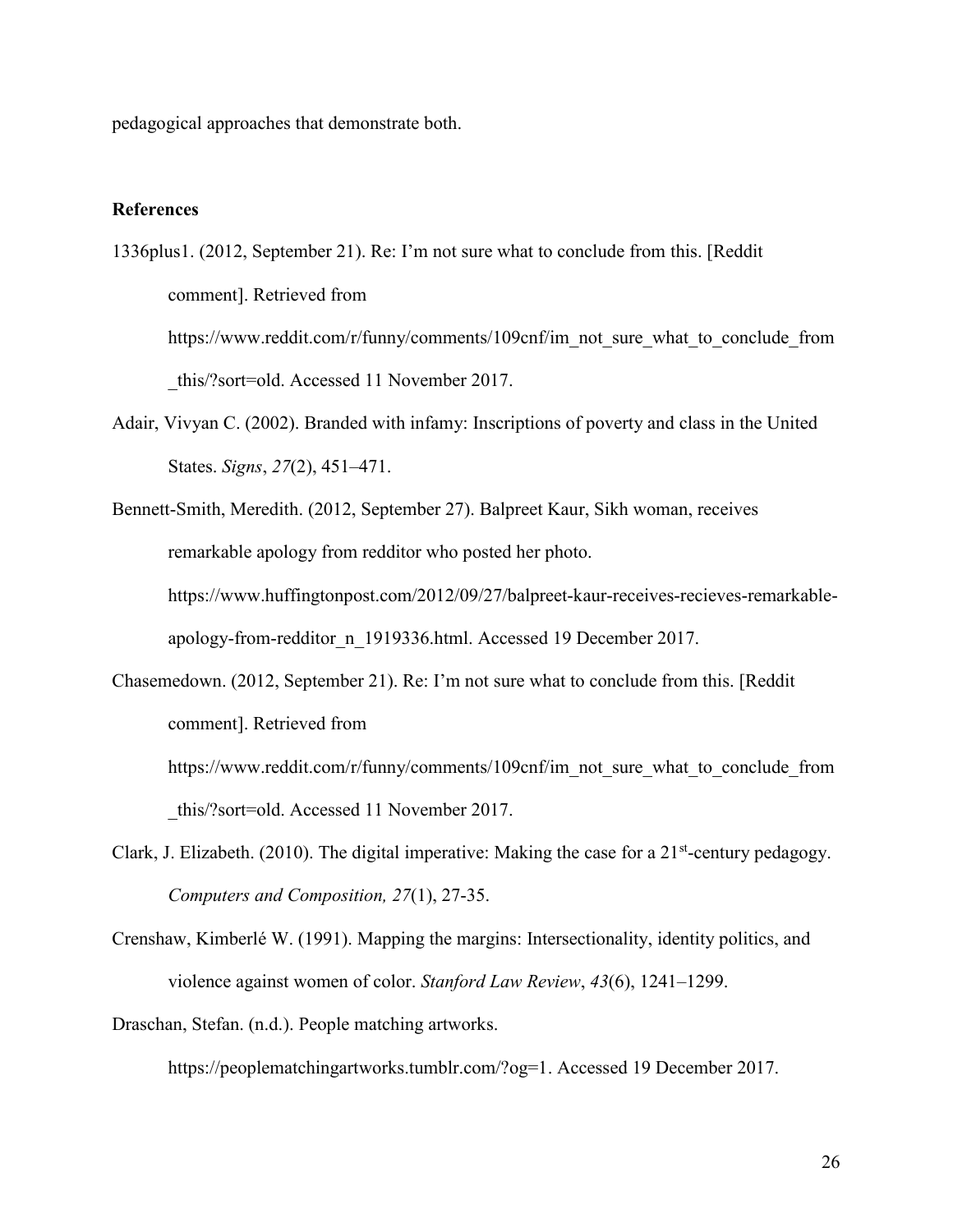- Dryer, Dylan B. (2015). An interview with Carolyn R. Miller. *Composition Forum*, *31*. http://compositionforum.com/issue/31/carolyn-miller-interview.php. Accessed 11 November 2017.
- Durden, Mark. (2014). *Photography today*. London New York: Phaidon.
- Eb [@ebthen]. (2017, November 5). #EbMetaThread On "-Phobia" to Describe Oppression #DisabilityandLanguage [Tweet]. Retrieved from [https://twitter.com/EbThen/status/927356992578088960.](https://twitter.com/EbThen/status/927356992578088960) Accessed 13 June 2018.
- Eb [@ebthen]. (2016a, June 12). If you want to help break that connection so we can put the onus of bigotry where it belongs, look into other words to describe bigotry [Tweet]. Retrieved from https://twitter.com/EbThen/status/742051928201433088. Accessed 11 November 2017.
- Eb [@ebthen]. (2016b, June 12). Let's be real, though. The very fact that we call bigotries 'phobias' reinforces that false bigotry=MI [mental illness] connection [Tweet]. Retrieved from https://twitter.com/EbThen/status/742051170378743808. Accessed 11 November 2017.
- Edbauer, Jenny. (2005). Unframing models of public distribution: From rhetorical situation to rhetorical ecologies. *Rhetoric Society Quarterly*, *35*(4), 5–24. https://doi.org/10.1080/02773940509391320

European douchbag. (2012, September 21). Re: I'm not sure what to conclude from this. [Reddit] comment]. Retrieved from https://www.reddit.com/r/funny/comments/109cnf/im\_not\_sure\_what\_to\_conclude\_from \_this/?sort=top. Accessed 11 November 2017.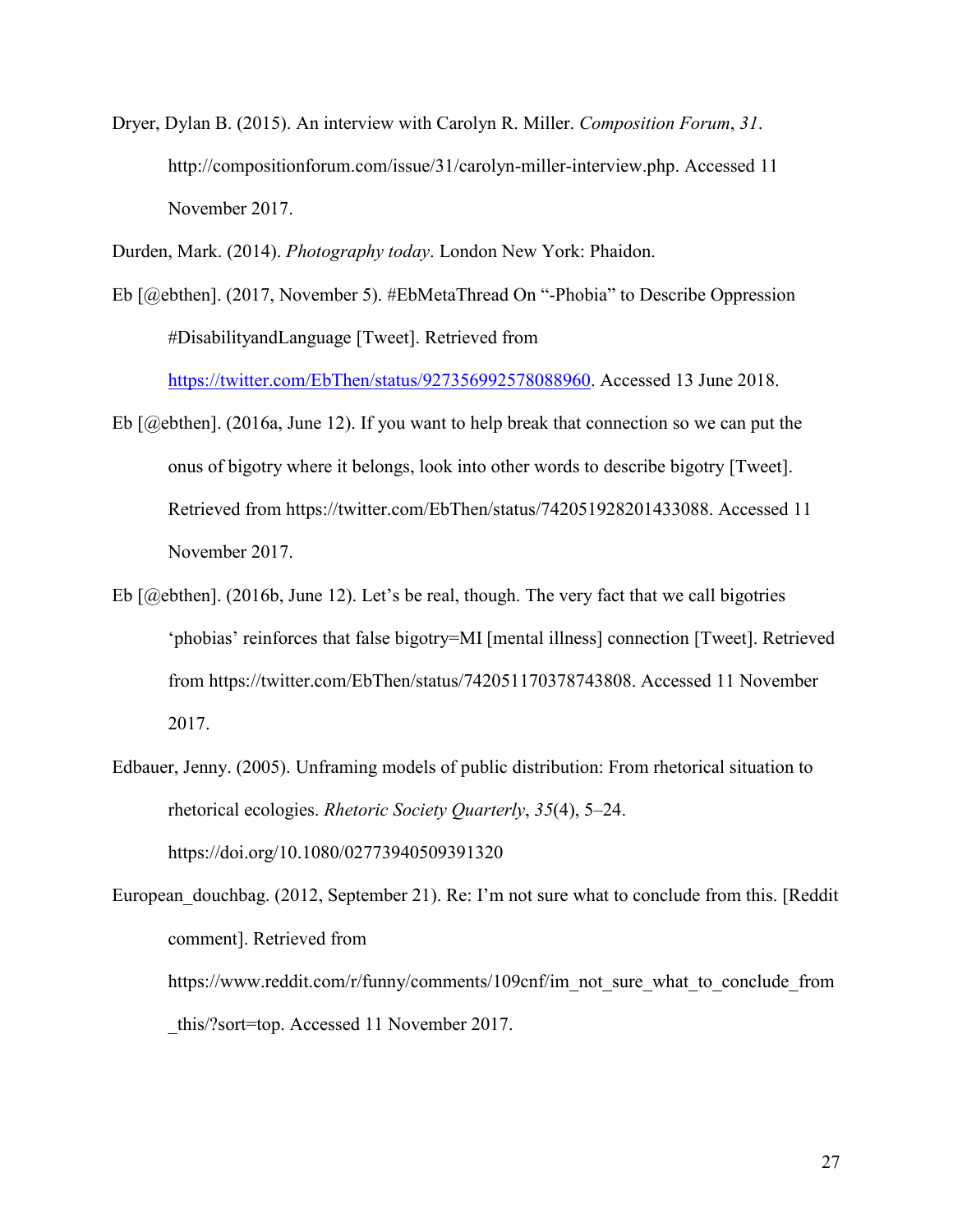- Foucault, Michel. (1990). *The history of sexuality* (Vintage Books Edition, Vol. Volume 1: An Introduction). New York: Random House.
- Genette, Gérard. (1997). *Paratexts: Thresholds of interpretation*. (J. E. Lewin, Trans.).

Cambridge ; New York, NY, USA: Cambridge University Press.

- Gries, Laurie E. (2015). *Still life with rhetoric: A new materialist approach for visual rhetorics*. Logan: Utah State University Press.
- Hawgood, Alex. (n.d.). New York posts. [https://www.wmagazine.com/story/jarvis-derrell-she](https://www.wmagazine.com/story/jarvis-derrell-she-has-had-it.%20Accessed%2020%20November%202017)[has-had-it. Accessed 20 November 2017.](https://www.wmagazine.com/story/jarvis-derrell-she-has-had-it.%20Accessed%2020%20November%202017)
- Johnson-Eilola, Johndan., & Selber, Stuart A. (2007). Plagiarism, originality, assemblage. *Computers and Composition*, *24*(4), 375–403.

<https://doi.org/10.1016/j.compcom.2007.08.003>

- Katz, Evan Ross. (2015, March 27). Is it ethical to share photos of strangers on the internet? https://www.menshealth.com/guy-wisdom/snapping-photos-of-strangers-and-mockingthem. Accessed 20 November 2017.
- Latour, Bruno. (1994). On technical mediation Philosophy, sociology, genealogy. *Common Knowledge*, *3*(2), 29–64.
- Latour, Bruno. (2005). *Reassembling the social an introduction to actor-network-theory*. Oxford; New York: Oxford University Press. Retrieved from http://site.ebrary.com/id/10233636

McIntyre, Megan. (2015). Agency matters. *Peitho*, 25.

Mcwhorter, Ladelle. (2004). Sex, race, and biopower: A Foucauldian genealogy. *Hypatia*, *19*(3), 38–62. https://doi.org/10.1111/j.1527-2001.2004.tb01301.x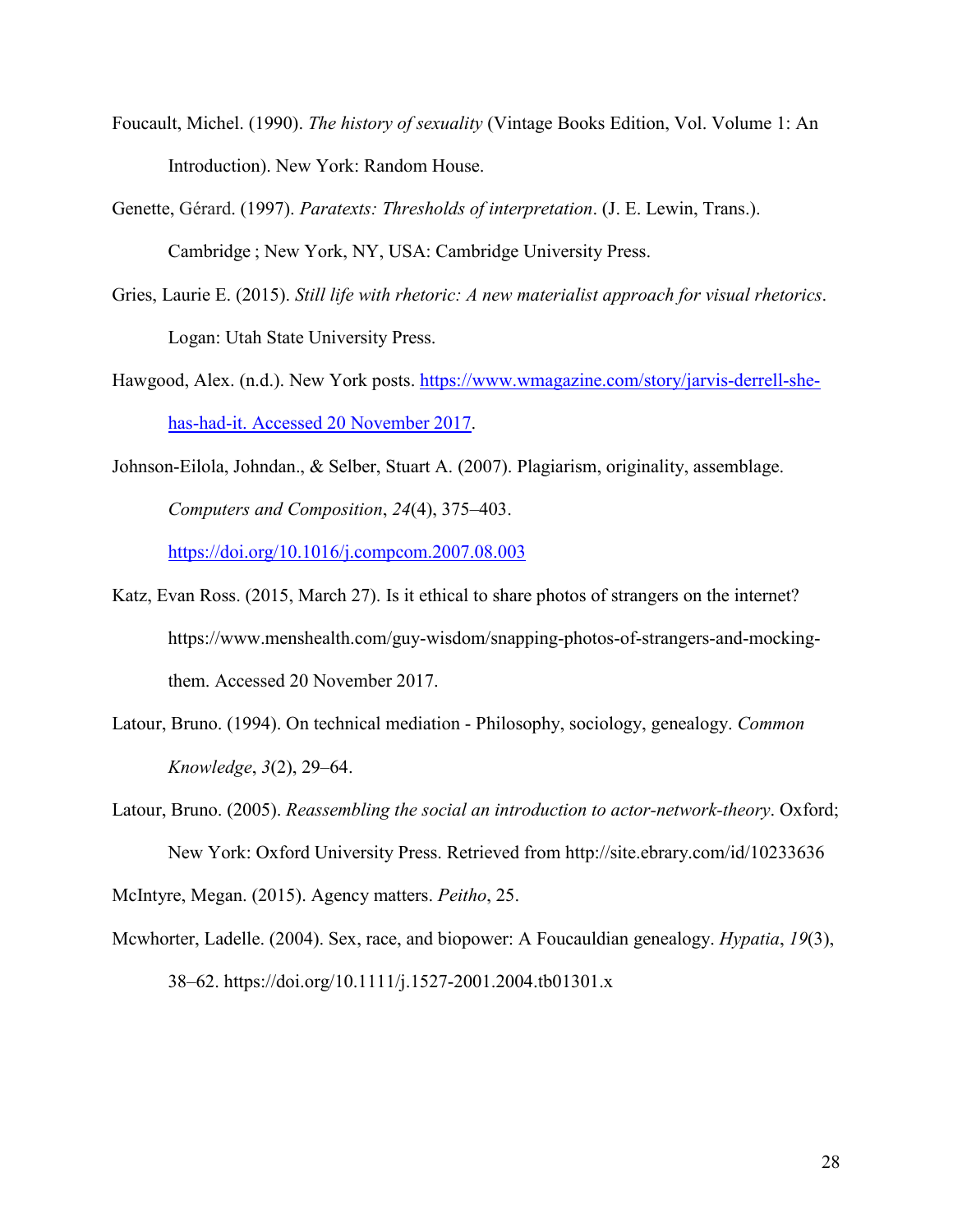- McElroy, Stephen J., & Maynard, Travis. (2017). Copy, combine, transform: Assemblage in first-year composition. In K. B. Yancey & S. J. McElroy (Eds.), *Assembling Composition* (p. 101-119). Urbana, IL: National Council of Teachers of English.
- Michaud, Michael J. (2017). Assemblage composing, reconsidered. In K. B. Yancey & S. J. McElroy (Eds.), *Assembling Composition* (p. 81-100). Urbana, IL: National Council of Teachers of English.

Miller, Carolyn R. (1984). Genre as social action. *Quarterly Journal of Speech*, *70*, 151–167.

- Miller, Carolyn R. (2017). Where do genres come from? In C. R. Miller & A. R. Kelly (Eds.), *Emerging Genres in New Media Environments* (pp. 1–34). Cham, Switzerland: Palgrave Macmillan.
- Moss, Emily Heist. (2014, June 9). Why we should stop posting photos of strangers online. http://www.rolereboot.org/culture-and-politics/details/2014-06-stop-posting-photosstrangers-online/. Accessed 20 November 2017.
- Nicotra, Jodie. (2016). Disgust, distributed: Virtual public shaming as epideictic assemblage. *Enculturation*. Retrieved from http://enculturation.net/disgust-distributed
- Nuñez, Alanna. (n.d.). Woman has an awesome response to cyberbullying. https://www.shape.com/blogs/shape-your-life/woman-has-awesome-responsecyberbullying. Accessed 19 December 2017.
- poonJavi39. (2012, September 21). Re: I'm not sure what to conclude from this. [Reddit comment].
	- https://www.reddit.com/r/funny/comments/109cnf/im\_not\_sure\_what\_to\_conclude\_from \_this/?sort=old. Accessed 11 November 2017.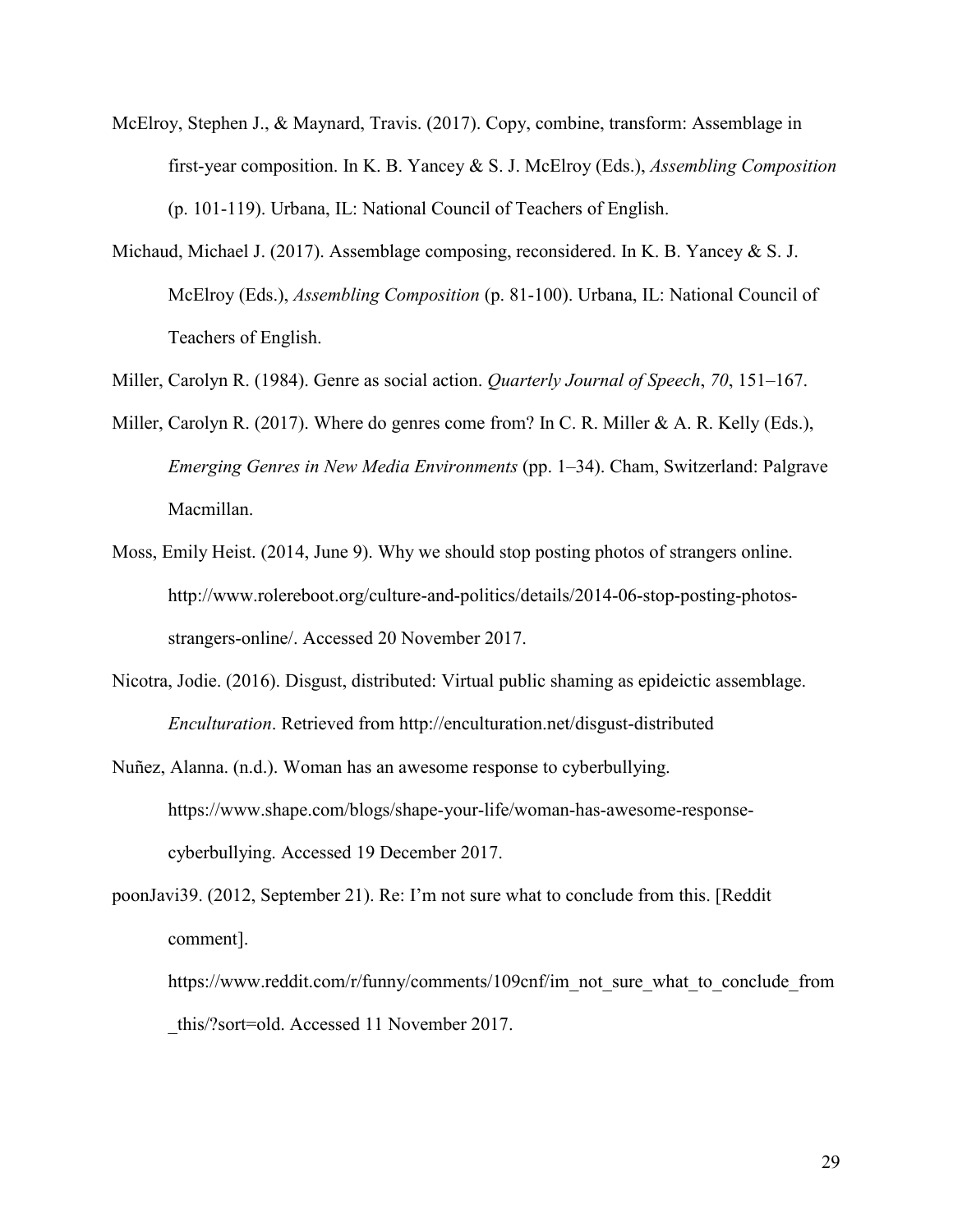- Reid, Alex. (2017). Big data assemblies: Composing's nonhuman ecology. In K. B. Yancey & S. J. McElroy (Eds.), *Assembling Composition* (p. 26-41). Urbana, IL: National Council of Teachers of English.
- Roussinov, Dmitri; Crowston, Kevin; Nilan, Mike; Kwasnik, Barbara; & Cai, Jin. (2001). Genre based navigation on the web. In *System Sciences, 2001. Proceedings of the 34th Annual Hawaii International Conference on* (pp. 1–10). IEEE.
- Salloway, Amy. (2014, August 20). I am the woman you laughed at on the Internet. https://www.dailydot.com/via/i-am-woman-you-laughed-at-internet/. Accessed 19 December 2017.
- Satchelbuck. (2012, September 21). Re: I'm not sure what to conclude from this. [Reddit comment].
	- https://www.reddit.com/r/funny/comments/109cnf/im\_not\_sure\_what\_to\_conclude\_from \_this/?sort=old. Accessed 11 November 2017.
- Scott, Clive. (2007). *Street photography: From Atget to Cartier-Bresson*. London: Tauris-Verl.
- Seida, Caitlin. (2013, October 2). My embarrassing picture went viral.
	- https://www.salon.com/2013/10/02/my\_embarrassing\_picture\_went\_viral/. Accessed 19 December 2017.
- Shepherd, Michael, & Watters, Carolyn. (1998). The evolution of cybergenres (Vol. 2, pp. 97– 109). IEEE Comput. Soc. https://doi.org/10.1109/HICSS.1998.651688
- Silently judging. (2012, September 21). Re: I'm not sure what to conclude from this. [Reddit comment].
	- https://www.reddit.com/r/funny/comments/109cnf/im\_not\_sure\_what\_to\_conclude\_from \_this/?sort=old. Accessed 11 November 2017.